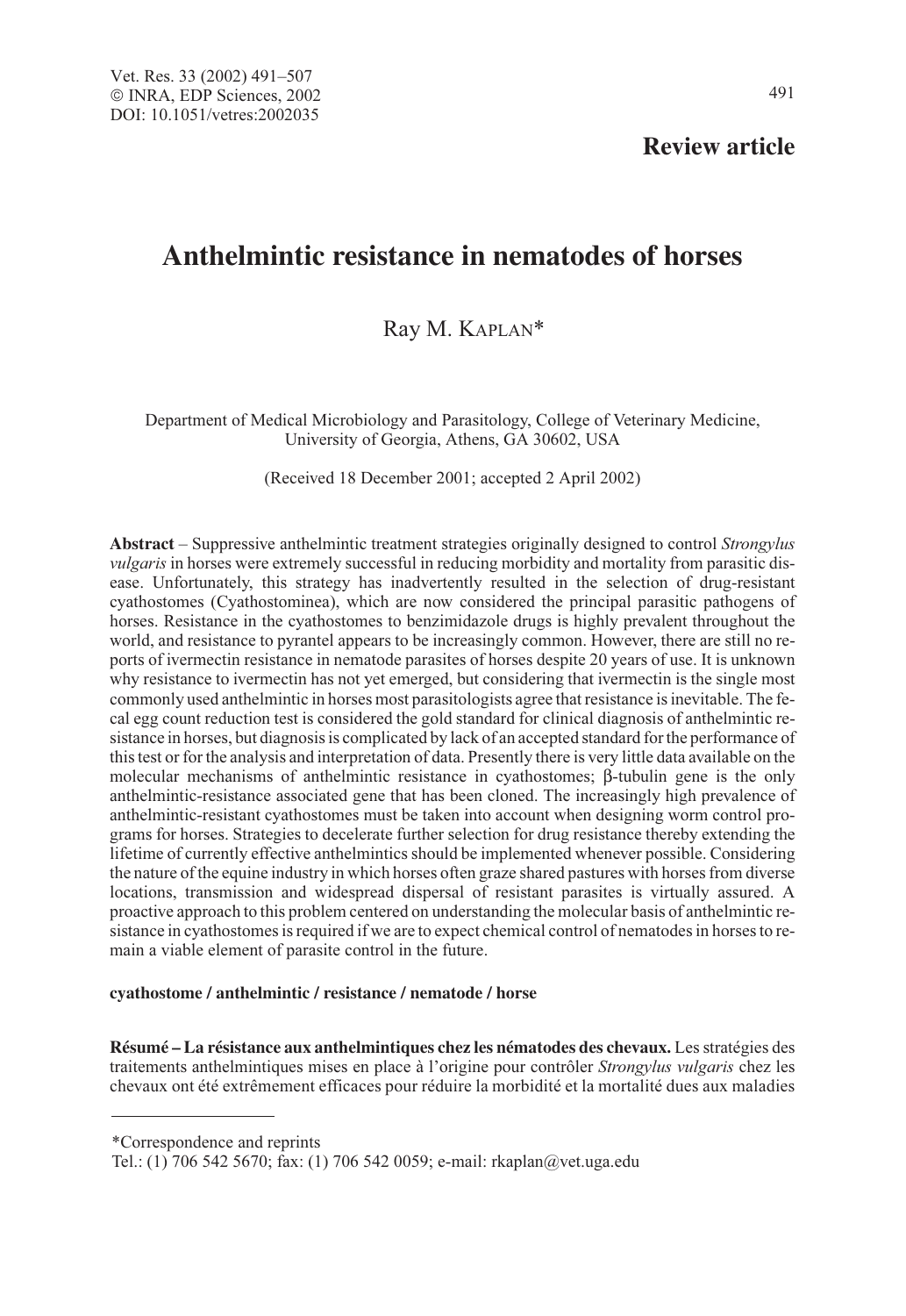#### 492 R.M. Kaplan

parasitaires. Malheureusement, ces stratégies ont eu pour conséquence la sélection de cyathostomes (Cyathostominea) résistants aux anthelmintiques, qui sont désormais considérés comme les principaux agents pathogènes parasitaires du cheval. La résistance aux benzimidazoles chez les cyathostomes a une très forte prévalence à travers le monde, et la résistance au pyrantel semble de plus en plus répandue. Cependant, aucune résistance à l'ivermectine n'a été rapportée chez les nématodes parasites des chevaux malgré 20 ans d'utilisation. Les raisons pour lesquelles cette résistance n'a pas encore émergé sont inconnues, mais étant donné que l'ivermectine est l'anthelmintique le plus utilisé chez le cheval, la plupart des parasitologistes pensent que cette résistance est inévitable. Le test de réduction du nombre des oeufs dans les fèces est considéré comme le test de référence pour le diagnostic clinique de la résistance aux anthelmintiques chez les chevaux, mais l'absence de normes établies pour la réalisation de ce test ou pour l'analyse et l'interprétation des données complique le diagnostic. Actuellement il y a très peu de données sur les mécanismes moléculaires de la résistance aux anthelmintiques chez les cyathostomes ; seul le gène associé à la résistance aux anthelmintiques qui a été cloné est celui de la β-tubuline. L'augmentation de la prévalence des cyathostomes résistants aux anthelmintiques doit être prise en compte lors de la mise en place des programmes de contrôle des vers chez les chevaux. Des stratégies permettant de ralentir le phénomène de sélection de la résistance aux anthelmintiques, et par conséquent augmentant la durée de vie des anthelmintiques aujourd'hui efficaces, doivent être mises en place chaque fois que cela est possible. Considérant la nature de l'industrie équine, dans laquelle des chevaux provenant de diverses sources sont mis en pâture ensemble, la transmission et la large dispersion de parasites résistants est virtuellement assurée. Une façon active d'aborder ce problème, centrée sur la compréhension des bases moléculaires de la résistance aux anthelmintiques chez les cyathostomes, est nécessaire si nous voulons que la lutte chimique contre les nématodes des chevaux demeure pour l'avenir un élément durable du contrôle antiparasitaire.

#### **cyathostome / anthelmintique / résistance / nématode / cheval**

#### **Table of contents**

|                                                                                            | 493 |
|--------------------------------------------------------------------------------------------|-----|
|                                                                                            | 494 |
|                                                                                            | 495 |
|                                                                                            | 495 |
|                                                                                            | 496 |
| 3. Biology of cyathostomes : factors relating to the evolution of anthelmintic resistance  | 497 |
| 3.1. Species of cyathostomes reported to be resistant                                      | 497 |
|                                                                                            | 498 |
|                                                                                            | 499 |
|                                                                                            | 500 |
| 6. Management issues and future implications relating to anthelmintic resistance in horses | 502 |
|                                                                                            | 503 |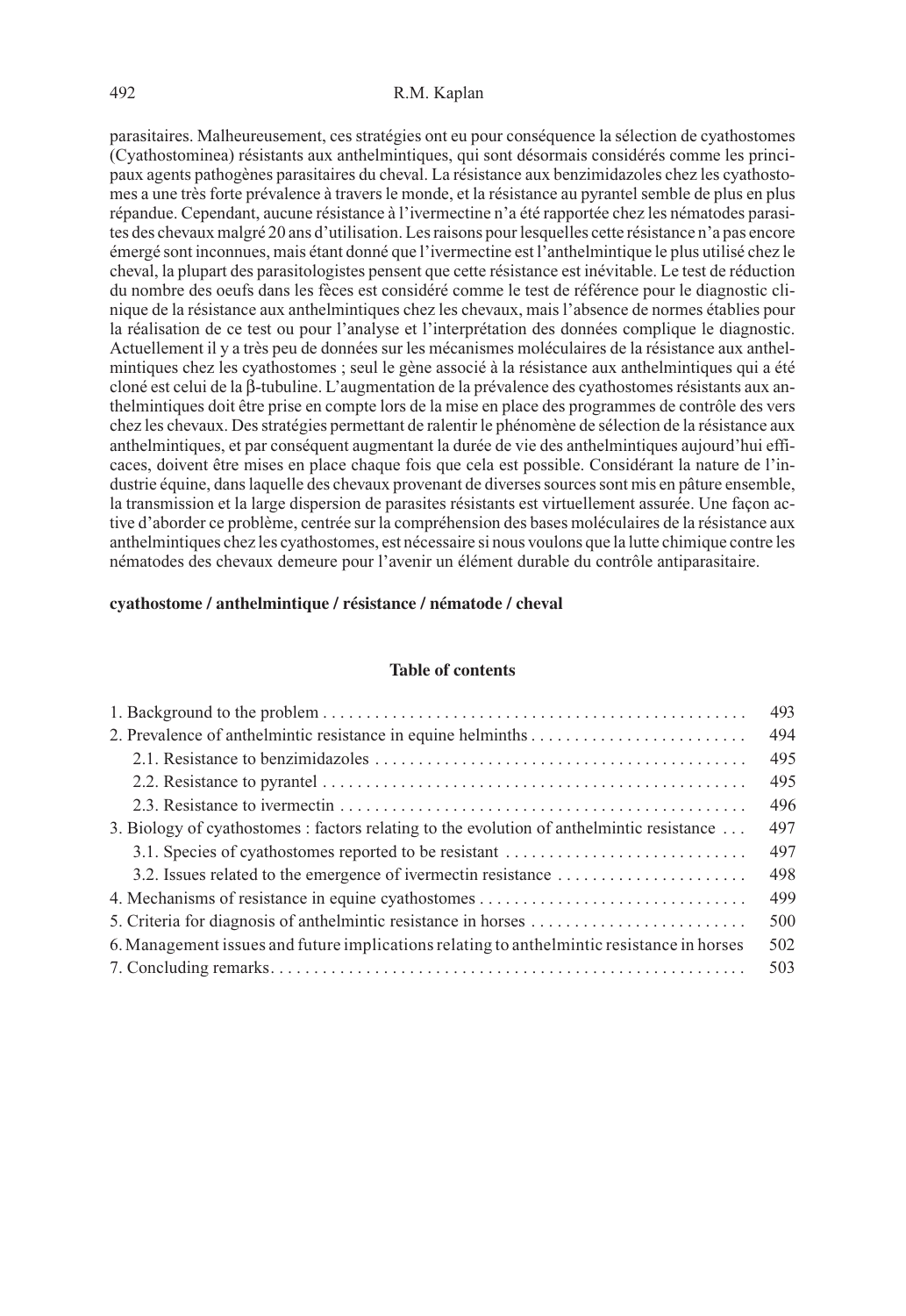## **1. BACKGROUND TO THE PROBLEM**

Most horse owners share a high level of concern regarding the impact of helminth disease on equine health. The importance horse owners continue to place on parasite control was recently demonstrated in the National Animal Health Monitoring System Equine '98 study (United States), where it was reported that 96.8% of all equine operations dewormed the majority of their horses during the previous 12 months, with 49.2% of horses receiving 4 or more treatments [73]. For 98.6% of equine operations, the primary reason horses were dewormed was as a general preventative measure. Such concern, combined with the availability of safe, effective, and inexpensive anthelmintics has led to a dramatic over-use of these drugs. The general fear of parasitic disease by much of the equine community often results in a 'no parasite' mentality, in which the goal is to treat frequently enough to keep fecal egg counts (FEC) near zero. This attitude is not confined to the United States, but is widespread throughout much of the world where pleasure, performance or racing horses are kept. I have dealt with horse owners that refused to skip a scheduled anthelmintic treatment even when they were shown data indicating a FEC of zero. We now find ourselves in a situation where anthelmintic resistance is an extremely important, but often overlooked issue for nematode control in horses. While drug resistance is often considered as a theoretical issue in designing rotational treatment programs, most horse owners and veterinarians have little knowledge about the true prevalence of anthelmintic resistance or the resistance status on their properties. Thus, these same individuals who refuse to skip unneeded treatments will not hesitate to unknowingly use a drug that is totally ineffective as a result of resistance.

In the 1960's, an epidemiological approach to parasite control, together with the availability of benzimidazole (BZ) anthelmintics led to recommendations for treatment of horses every 6 to 8 weeks [29]. This approach, known as the interval dose system, was designed primarily to control Strongylus spp. ('large strongyles') nematodes, especially the highly pathogenic Strongylus vulgaris. This program became widely adopted and was extremely successful in reducing morbidity and mortality from parasitic disease. Equine veterinarians whose clinical experience spanned the transition into the modern era of efficacious anti-strongyle compounds noticed a dramatic reduction in clinical cases of colic; the once common affliction of verminous colic became an unusual event [31]. By the early 1980's it was recognized that S. vulgaris was becoming uncommon and that cyathostomes frequently accounted for virtually 100% of the worm egg output of grazing horses [50]. Following the introduction of ivermectin in 1983, which is highly effective against migrating larval stages of Strongylus spp., a further and dramatic reduction in the prevalence and intensity of S. *vulgaris* occurred [47]. As a result, S. vulgaris is no longer considered an important cause of colic in managed horses and is uncommonly diagnosed except on farms where parasite control is severely neglected.

Unfortunately, the replacement of haphazard parasite control with the interval treatment program also profoundly affected strongyle worm populations that now is causing important problems for parasite control [46]. When the interval dose system was first implemented, cyathostomes (Cyathostominea, 'small strongyles') were considered little more than a nuisance parasite compared to the highly pathogenic S. vulgaris [29]. However, at about the same time of the adoption of the interval dose program came the first reports of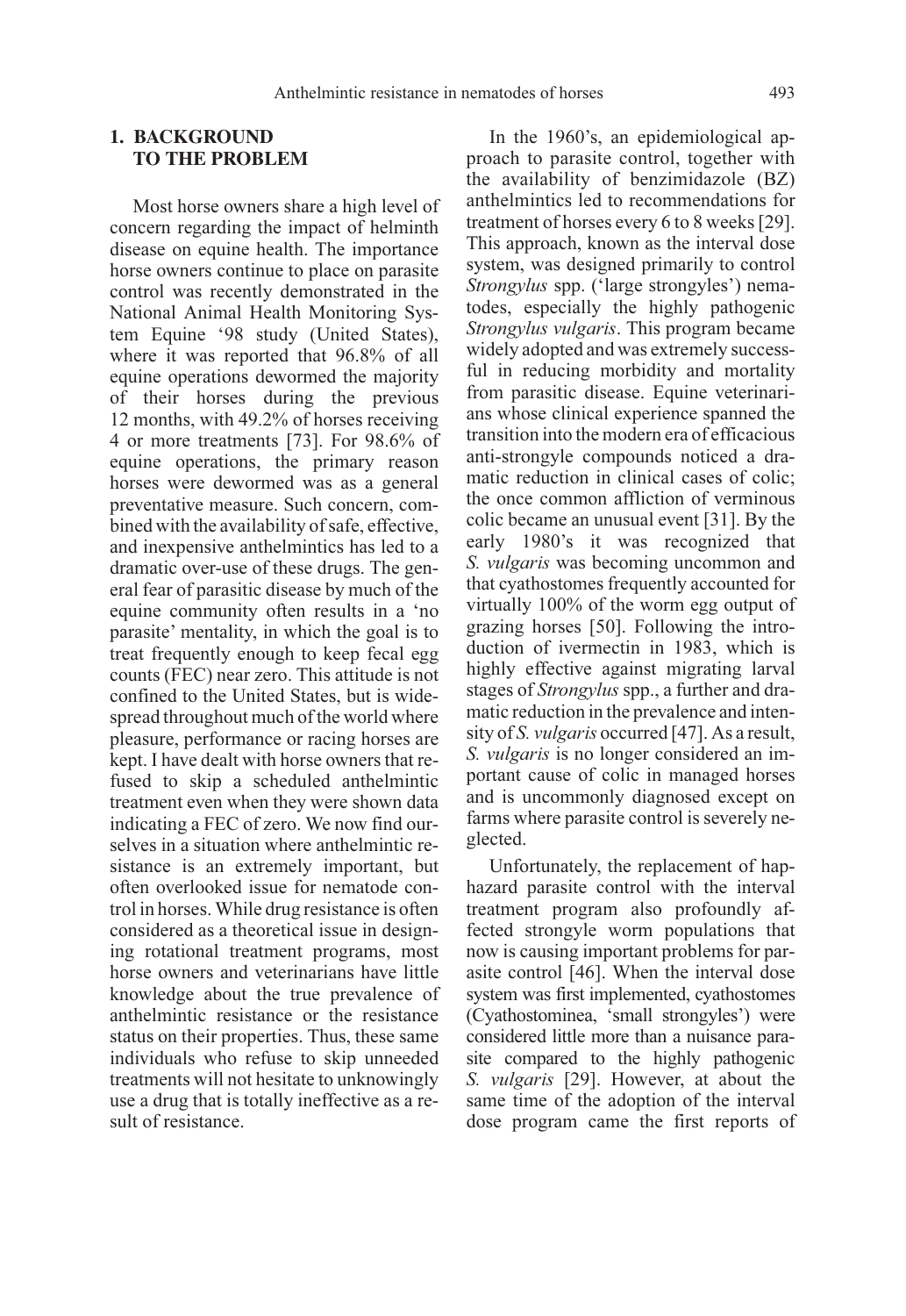thiabendazole resistance in the cyathostomes [28]. Resistance to other BZ followed, and more recently pyrantel resistance has emerged. We now find ourselves in a situation where cyathostomes have developed high rates of resistance to all commonly used anthelmintics except the avermectin/milbemycins (AM) [12, 20, 88, 90, 106]. The decline of S. vulgaris and the rise of drug-resistant cyathostomes have changed our view of the relative importance of these nematodes; cyathostomes are now considered the principal parasitic pathogens of horses [46, 65, 95]. Despite these facts, a recent survey of Australian veterinarians found that a majority of veterinarians continue to rank S. vulgaris as the most important internal parasite of horses [76]. It is likely that these same misconceptions are shared by a large proportion of veterinarians worldwide.

Common clinical signs of cyathostome infections include decreased level of performance, decreased rates of growth, weight loss, colic, rough hair coat, and debilitation [96]. Infection with cyathostomes may also cause a life-threatening disease, known as larval cyathostomosis, which is characterized by severe weight loss, chronic diarrhea, and edema [70]. However, most horses show no clinical disease from cyathostomes even when heavily infected. Instead, infection usually causes a sub-clinical alteration in gastrointestinal function characterized by a mild inflammatory enteropathy [65]. This may result in alterations of intestinal microcirculation and motility leading to a protein losing enteropathy. Because most often cyathostomes are only mild pathogens, it is likely that the pathogenic potential of cyathostomes was not realized until recently because these effects were masked by the presence of large strongyles [65, 69] Another factor contributing to the problem caused by cyathostomes is the fact that immunity is slow to develop and is incomplete, thus most horses require regular anthelmintic treatment throughout their lives [54]. Additionally, most natural selection pressure on equine populations for nematode tolerance and resistance/immunity has been eliminated by the frequent application of anthelmintic treatments. The exception to this may be in some underdeveloped areas of the world where small numbers of horses are often used for agricultural purposes and kept in relative isolation. These working type horses often do not receive the same level of veterinary care, as do pleasure/performance type horses. These factors combined with the widespread and increasing prevalence of anthelmintic resistance have made cyathostomes important equine pathogens, and their importance is likely to grow as the prevalence and spectrum of anthelmintic resistance continues to increase. Currently there are three major classes of anthelmintics used to control nematodes in horses: benzimidazoles (fenbendazole, oxfendazole, oxibendazole, others), tetrahydropyrimidines (pyrantel salts), and avermectin/milbemycins (macrocyclic lactones; ivermectin and moxidectin). Piperazine and phenothiazine are additional drugs, but these are rarely used anymore. When first introduced, all of these drugs had very good to excellent efficacy against cyathostomes. However, it has now been documented worldwide that cyathostomes are commonly resistant to anthelmintics; this is gaining recognition as a serious concern in the health management of horses.

## **2. PREVALENCE OF ANTHELMINTIC RESISTANCE IN EQUINE HELMINTHS**

Anthelmintic resistance in helminths of horses appears to be confined to the cyathostomes. Over the years there have been reports of possible resistance in Strongylus spp. to BZ [41, 94] and pyrantel [17], however, in each case the suspected resistance was never confirmed. It is highly probable that these cases represent lack of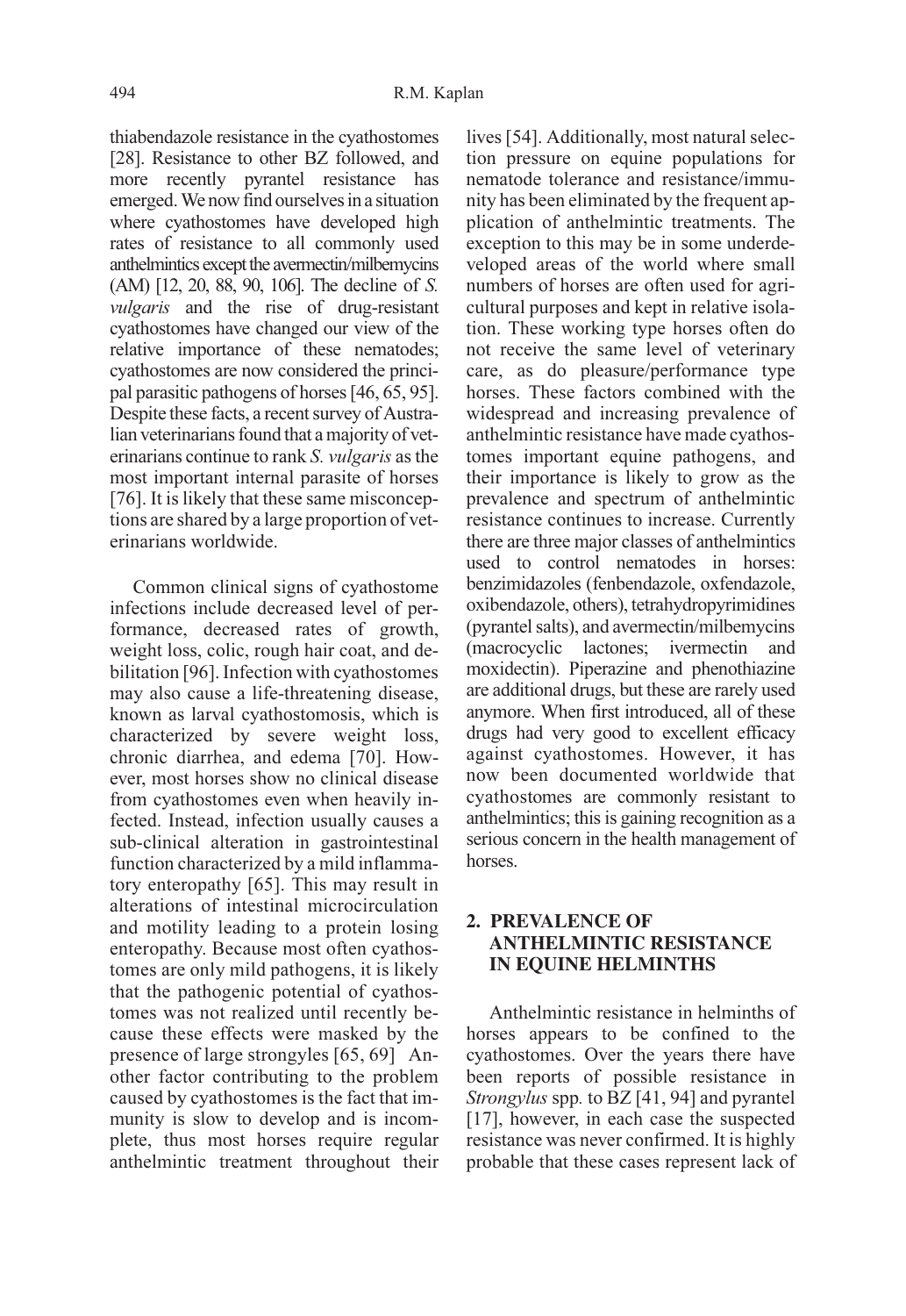efficacy rather than resistance since the efficacy of pyrantel and BZ against large strongyles, especially S. edentatus is lower than for other strongyle species [32, 67, 69]. There are no published reports of anthelmintic resistance in any other helminths of horses.

#### **2.1. Resistance to benzimidazoles**

Anthelmintic resistance in cyathostomes has been widely reported throughout the world. The earliest documented cases of resistance in parasites of horses were to phenothiazine, first in the UK [43, 77] and then in the United States [27]. Soon after, resistance to thiabendazole (TBZ) was reported after only a few years of use [28]. Interestingly, clinical trials performed during 1960–1961 on a central Kentucky thoroughbred farm demonstrated that TBZ-resistant individuals were already present in this cyathostome population when TBZ was first used on this farm in 1961 [36]. This observation was confirmed when after only one year of use; the efficacy of TBZ on this farm had decreased from greater than 95% to approximately 35%. Since a large segment of this small strongyle population was already resistant to phenothiazine due to long-term use of this drug, and these trials represented the first use of TBZ in central Kentucky, it is suspected that phenothiazine 'pre-selected' for BZ resistance. This suspicion is supported by biochemical evidence, which suggests that phenothiazine acts on helminths though microtubular inhibition; the same mechanism described for BZ anthelmintics [83].

Of the three major classes of drugs, resistance to BZ is the most prevalent and widespread, with reports of resistance from over 21 countries [69]. Initially, most reports of BZ resistance were from single farm observations in isolated geographic areas. More recently, multi-farm prevalence studies in the United States and Europe have demonstrated a prevalence of resistance to BZ of 75% or greater [19, 25, 40, 51, 81, 82, 90, 101, 106]. In many areas, resistance to BZ anthelmintics is now so common that it is difficult to find populations of cyathostomes that are not BZ-resistant. With the equine cyathostomes, resistance to one member of the BZ drug class confers side resistance to other members within the same class with the exception of oxibendazole (OBZ), which remains effective against BZ-resistant worms for a limited period of time [33, 68, 89, 105]. When OBZ was used to treat horses infected with BZ-resistant, but OBZ-sensitive cyathostomes, fecal egg count reductions decreased from initial values of greater than 95% to around 80% by the second year of treatment [35, 98]. Based on these data, it appears that in horses parasitised with BZ-resistant cyathostomes, resistance to OBZ may become apparent after only 8–10 exposures to the drug. Continued treatments with OBZ resulted in further decreases in efficacy. The prevalence of OBZ resistance has not been well documented; OBZ was not included in any of the prevalence studies referenced above. However, recent studies performed in the southeastern United States using the fecal egg count reduction test suggest that the prevalence of resistance in this region is greater than 60% (Kaplan unpublished results).

#### **2.2. Resistance to pyrantel**

Although pyrantel has been used as an equine anthelmintic since the 1970's, it is only in recent years that reports of pyrantel-resistant cyathostomes have become common. Pyrantel-resistant cyathostomes have been reported throughout the southeastern United States [12, 71, 90, 106] as well as in Norway [51] and Denmark [19]. Since lower anthelmintic efficacies should delay the selection for resistance [3], it may be that the relatively lower efficacy of pyrantel [18, 67] has delayed the appearance of resistant worms [21]. In 1990, pyrantel tartrate began being marketed in the United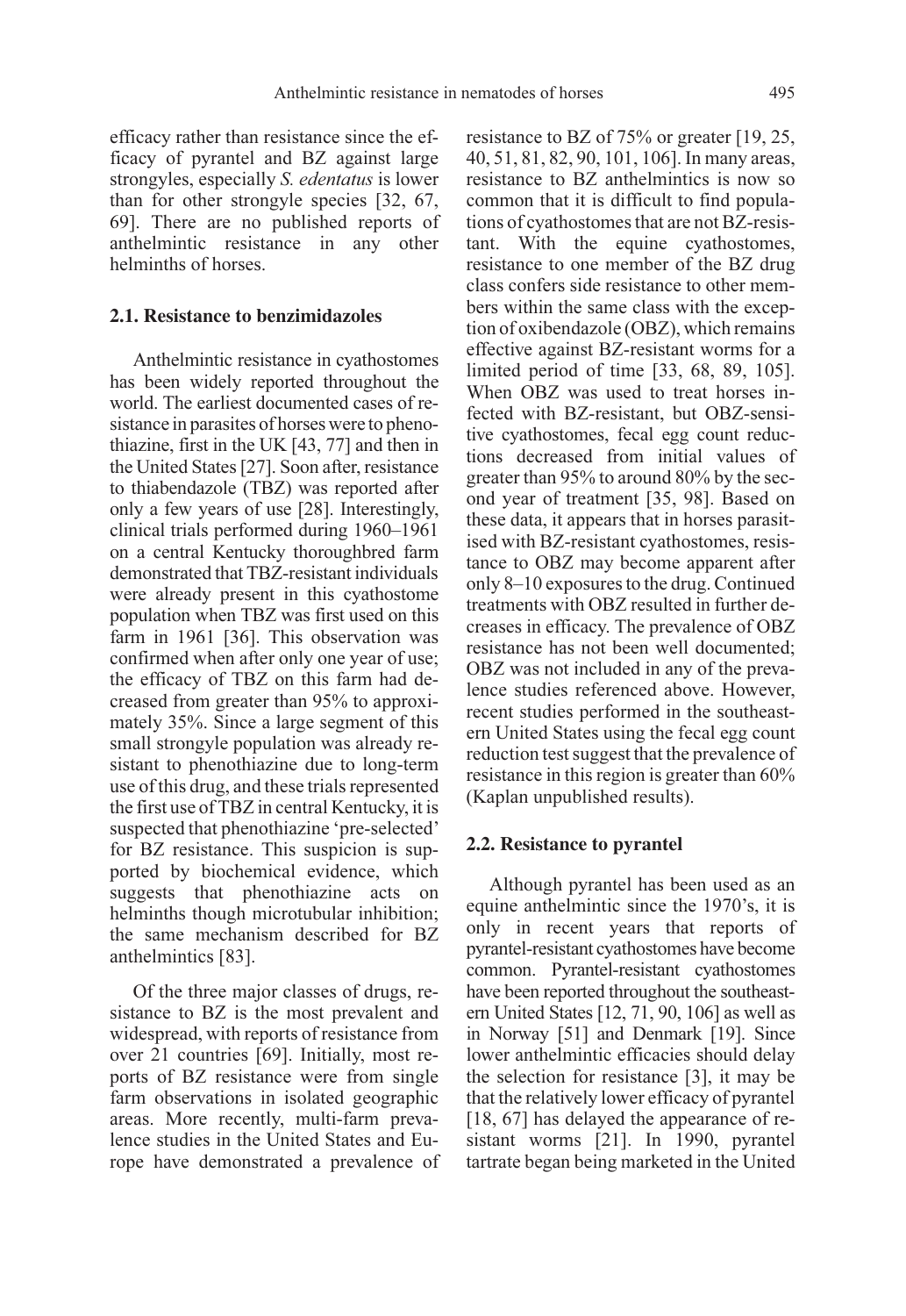States as a daily anthelmintic for horses [23]. It now appears that the common practice of low-dose (2.64 mg/kg) daily feeding of pyrantel tartrate is one of the primary factors responsible for the increasing frequency with which pyrantel resistance is being diagnosed in the United States. Tarigo-Martinie et al. [90] reported that 2 of 10 properties tested in Georgia, USA had cyathostomes resistant to pyrantel. One of these two farms had high-level resistance (0% reduction in FEC), and this property was the only farm tested with a history of daily pyrantel use. In a more recent study also performed in Georgia, USA, the prevalence of pyrantel resistance was approximately 40% (Kaplan unpublished results). Although insufficient data is available to make direct correlations, on farms where pyrantel resistance was diagnosed there often was a history of daily pyrantel feeding. On many of these farms, it was not uncommon to find horses being fed daily pyrantel tartrate that had FEC of 300 EPG or higher. The paradox of this situation is that daily pyrantel is often selectively given to those horses believed to be most susceptible to nematode parasites and most likely to suffer from the clinical effects of cyathostome infection. Because horse owners assume that daily feeding of pyrantel will fully protect these animals from helminth infections, such horses usually get treated with single-dose anthelmintic treatments only at infrequent intervals. As a result, where pyrantel resistance occurs, the horses needing the most intensive parasite control often receive the poorest control. This is probably the clearest example of how the lack of appreciation of anthelmintic resistance by horse owners and veterinarians can lead to the mismanagement of parasite control and how drug resistance can severely impact equine health.

#### **2.3. Resistance to ivermectin**

Ivermectin was first introduced as an equine anthelmintic in 1981 [10] and remained the only AM drug used in horses until the recent introduction of moxidectin (late 1990's). Despite being used as an equine anthelmintic for 20 years, and being the single most commonly administered anthelmintic drug [61, 64, 79], there are still no reports of resistance to ivermectin in parasites of equids. This is the only anthelmintic drug class used in horses in which there is still no resistance. In fact, FEC reductions at two weeks post treatment with ivermectin continue to be virtually 100% [19, 90, 101, 106], even though many farms have long histories of using ivermectin four to six times a year. A recent controlled efficacy study with ivermectin confirmed that ivermectin efficacy against equine nematode parasites remains extremely high (99–100%); there is no indication that ivermectin efficacy has decreased with time [55]. However, with growing reliance upon these drugs, many parasitologists suspect that resistance is inevitable [63, 86]. This is of great concern because the continued excellent efficacy of the AM drugs has led to a high level of complacency within the equine health community. Since ivermectin and moxidectin are the core drugs used in the control of parasites in horses, if (when) resistance to the AM drugs develops in parasites of horses, the clinical impact of parasitic disease would rise dramatically.

The likelihood that such resistance will develop at some future time is suggested by the high prevalence of AM-resistant Haemonchus contortus in sheep and goats throughout the world [91, 100, 104], and the increasingly common reports of AM-resistant parasites of cattle. Avermectin-resistant Cooperia spp. have now been reported in New Zealand [102, 103], the UK [16], and Argentina [1, 39]. Haemonchus and Cooperia (Trichostrongylidae) and the many species of cyathostomes (Strongylidae) are very closely related parasites belonging to the order Strongylida [37]. Recent molecular characterization of rDNA and ribosomal internal transcribed spacer sequences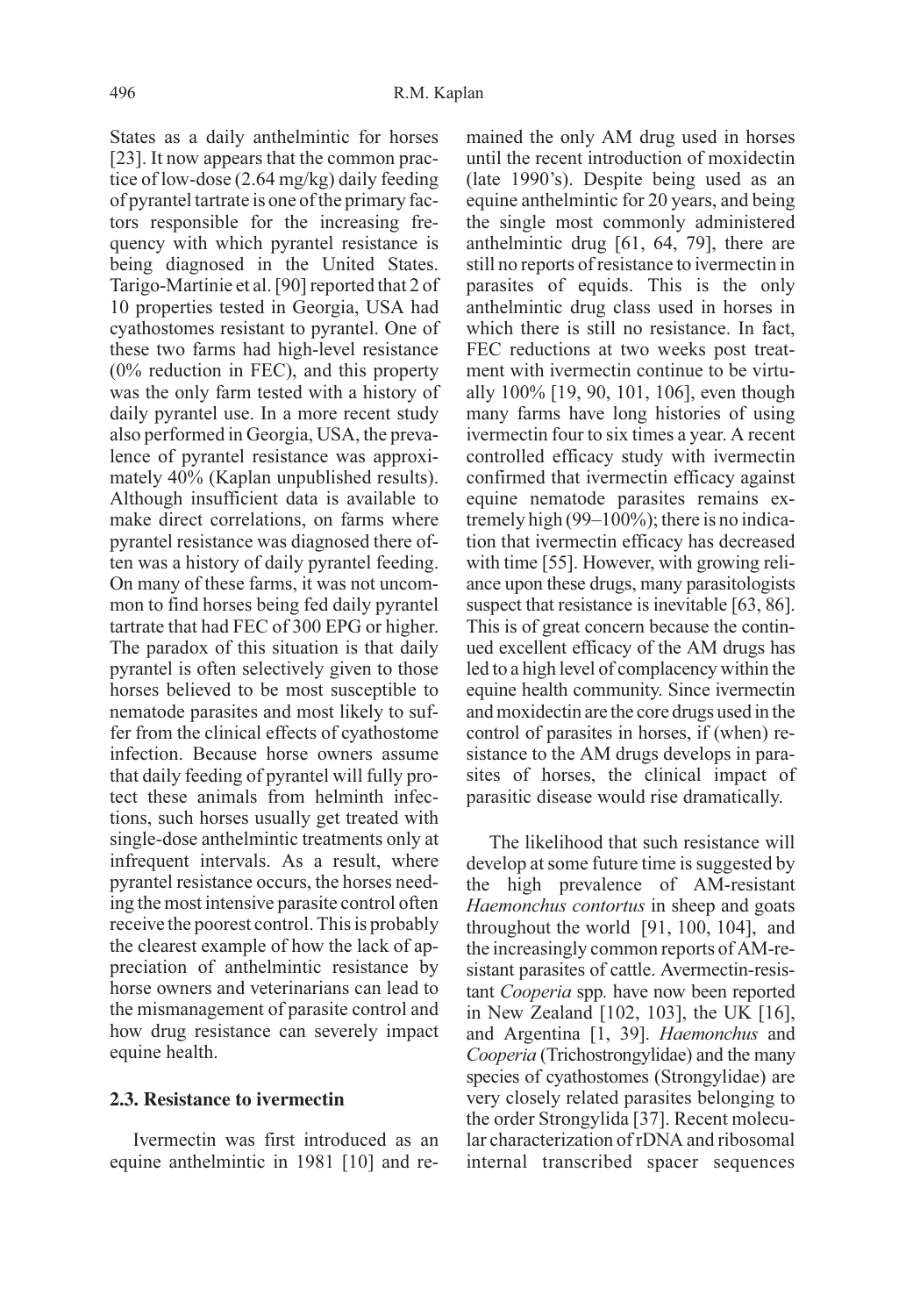suggests that genetic divergence between taxa in the Strongylida is remarkably low [13, 26]. In contrast, studies comparing mDNA sequences suggest that the genetic diversity within-populations of individual trichostrongyle species is quite large [7]. Large effective population sizes, large genetic diversity, and high gene flow in the strongylid nematode parasites of livestock and horses suggests a great opportunity for the spread of rare alleles that confer resistance to anthelmintic drugs. Considering the great similarities of the Strongylid nematodes in their genetics, biological characteristics, epidemiological features, and sensitivities to anthelmintic drugs, it seems very likely that mechanisms of anthelmintic action and resistance in these nematodes will also be very similar.

## **3. BIOLOGY OF CYATHOSTOMES: FACTORS RELATING TO THE EVOLUTION OF ANTHELMINTIC RESISTANCE**

## **3.1. Species of cyathostomes reported to be resistant**

More than 40 species of cyathostomes (Tribe Cyathostominea) have been described in horses [62]; however, only 12 species (Cyathostomum (Cya.) catinatum, Cya. pateratum, Coronocyclus (Cor.) coronatus, Cor. labiatus, Cor. labratus, Cylicocyclus (Cyc.) nassatus, Cyc. leptostomus, Cyc. insigne, Cylicostephanus (Cys.) longibursatus, Cys. goldi, Cys. calicatus, and Cys. minutus) are highly prevalent, comprising about 99% of total cyathostome burdens [8, 68, 74, 80, 87]. Other uncommon species not on this list will sometimes be present at greater levels than the least common of these 12, but always at relatively low prevalence and/or intensity. It is interesting to note that the relative prevalence and intensity of the most common species is quite similar throughout the world, despite the great variation in climate between study locations. Additionally, the relative prevalence and intensity of these common species has not demonstrated any noticeable changes over the past few decades despite the frequent use of anthelmintics and the increasing prevalence of resistant worms. Studies performed in Great Britain [74], the United States [80], Australia [8], and Brazil [87] spanning the period 1976 to 1999 all report the same three most abundant species; Cys. longibursatus, Cya. catinatum, and Cyc. nassatus. These three species frequently account for about 70–80% of the total population. A recent study performed in Louisiana USA that compared the prevalence and intensity of cyathostome species in 1981 and 1999 found no important differences in relative prevalence [11]. All 24 species present in the earlier study [93] were also found in the recent study. Additionally, the 13 most prevalent species were the same in both surveys, although ranked somewhat differently. Cylicostephanus longibursatus was the most prevalent species and had the greatest mean intensities in both studies. The only significant differences between these surveys were overall reductions in the intensity of infections and in the prevalence of most species in the more recent study.

Of the 12 common species listed above, 10 and 8 of these have been shown to be resistant to BZ [9, 34, 68, 88, 92] and pyrantel, [12, 71] respectively. Additional species reported to be resistant to BZ include Cyc. brevicapsulatus, and Petrovinema poculatus [9, 88]. This list is most likely incomplete since most studies use fecal egg count reduction tests to establish the presence of resistant worms. Few reports have actually identified those species that are resistant. These data strongly suggest that most if not all cyathostome species have the genetic diversity necessary to respond successfully to selection pressure from anthelmintics. Thus, the potential for cyathostomes to develop anthelmintic resistance to the AM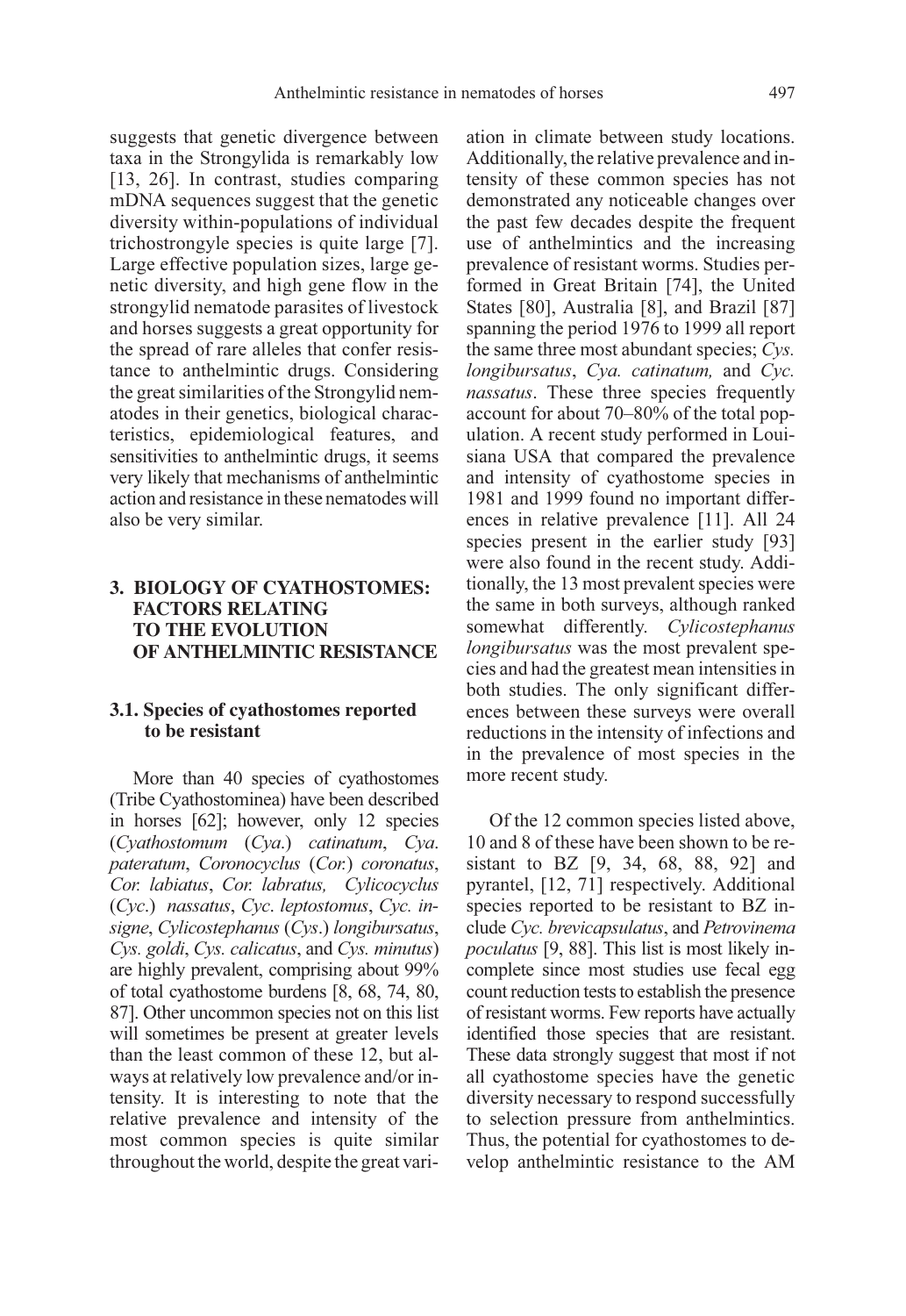drugs and any newly developed drugs appears to be high.

## **3.2. Issues related to the emergence of ivermectin resistance**

The issues surrounding the question of whether AM resistance will develop in cyathostomes has been reviewed in detail by Sangster [86]. However, a brief discussion of some of the important issues relating to this topic is warranted here. There are a number of minor biological differences between the Trichostrongylidae and Cyathostominea that affect the stage-specific efficacy of ivermectin. In ruminant hosts, all stages of trichostrongyle nematodes including the arrested mucosal larval stages are killed with high efficacy by ivermectin. Any survivors of treatment are, therefore, the sole contributors of genetic material onto the pasture. The same is not true for the cyathostomes. Cyathostomes remain in an encysted/arrested state in the intestinal mucosa of horses for extended periods of time following infection. This period of arrest can last for months or more, resulting in an infection dynamic where the majority of cyathostomes infecting a horse are often the mucosal larval stages. Unlike in ruminant hosts, IVM does not penetrate these cysts and therefore does not kill these mucosal stages. Because the mucosal stages do not 'see' the drug and are not selected by treatment, they serve as refugia. It is now believed that one of the major factors affecting the rate of selection of anthelmintic resistance is the size of this unselected population/refugia [86, 99]. The large mucosal refugia of horses will greatly slow the selection process and it will take many more treatments to reach resistant gene frequencies high enough to produce the phenotypic expression of treatment failure. This may be especially true with a drug such as ivermectin which has > 99.9% efficacy against adult lumenal stages. Lower rates of selection are, therefore, at least partly responsible for the continued excellent efficacy of ivermectin against cyathostomes.

However, there could also be some important genetic differences that are responsible for the slow development of avermectin resistance in cyathostomes as compared to H. contortus and other trichostrongyle nematodes. A potentially important factor is the means of inheritance of the resistance trait. Inheritance of resistance to levamisole, BZ and ivermectin in  $H$ . contortus and Trichostrongylus colubriformis, varies between drugs and parasites; incomplete dominant, complete dominant, incomplete recessive, sex-linked recessive, and autosomal recessive inheritance have all been reported [24]. In H. contortus, ivermectin resistance has been shown to be inherited as a completely dominant trait [24, 60]. Computer modeling has demonstrated that resistance evolves fastest when it is inherited as dominant trait, more slowly when co-dominant, and slowest when it is recessive [4]. This fact partly explains the rapid and widespread development of ivermectin resistance in H. contortus. It must be kept in mind though that the pattern of inheritance of a trait can only be determined after that trait is expressed phenotypically. Therefore, until ivermectin resistance is demonstrated in cyathostomes, there is no way to predict or determine what the pattern of inheritance will be. If inheritance of the ivermectin resistance trait in cyathostomes is recessive, then this would also greatly decrease the rate of the selection process toward resistance.

A third important factor may be the number of genes involved in conferring the resistance trait. In Caenorhabditis elegans, simultaneous mutation of three genes encoding glutamate-gated chloride channel (GIuCl) alpha-type subunits confers highlevel resistance to ivermectin. However, mutating any two of these GluCl genes confers modest or no resistance [22]. A model was proposed in which ivermectin sensitivity in C. elegans is mediated by genes affecting parallel genetic pathways defined by the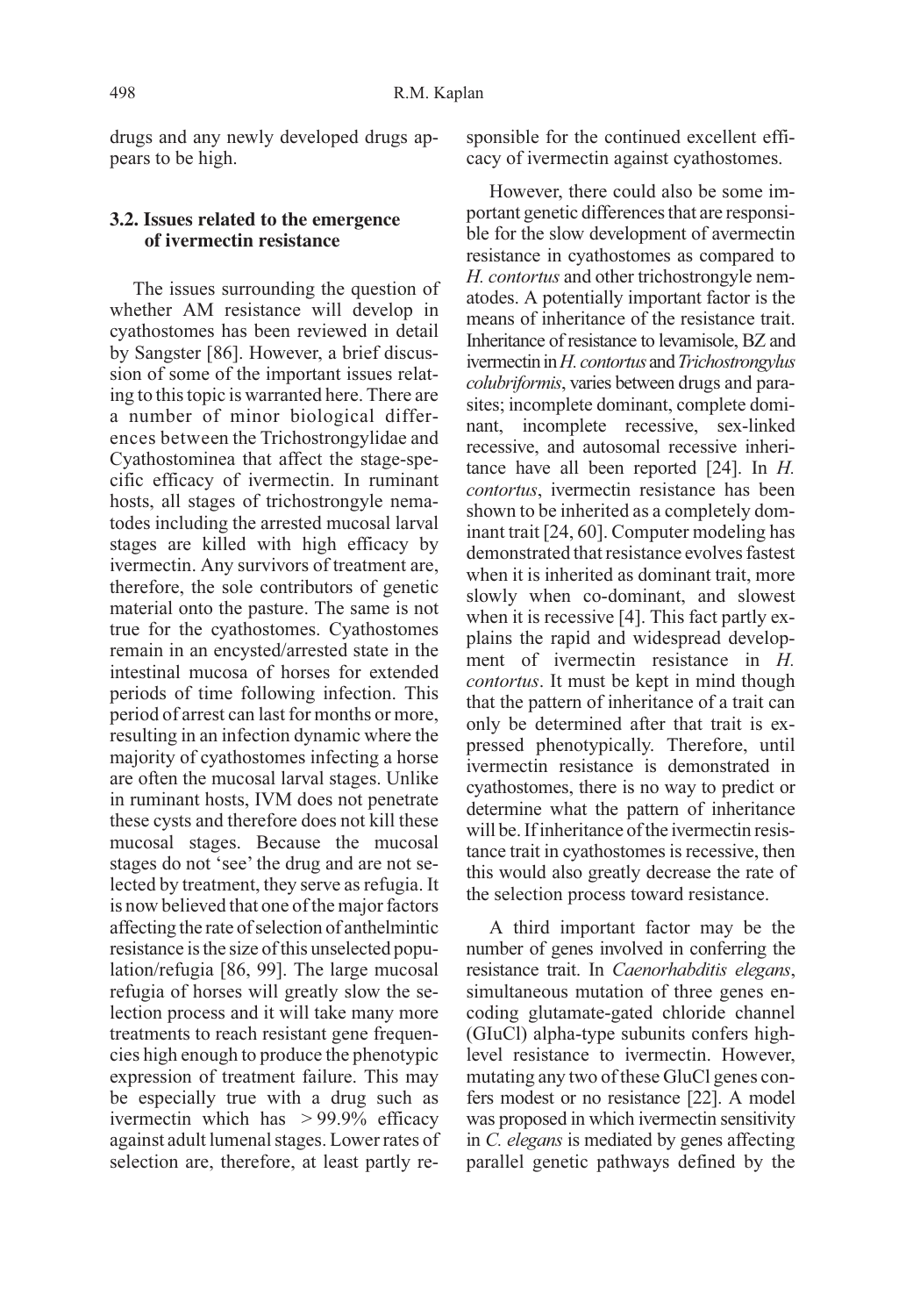family of GluCl genes, with further modulation of drug sensitivity by several genes that alter the structure of the nematode nervous system. In H. contortus, a precise model for avermectin resistance has not yet been developed but available data suggests that more than one gene may be involved [78]. It is quite possible that between species differences in the number of different GluCl subunit genes, or other as yet unidentified genes may be important in determining how quickly resistance can evolve. In cyathostomes, a model of avermectin resistance in which drug resistance is mediated by multiple simultaneous mutations in several different parallel pathways could account for the slow (unapparent) development of avermectin resistance in these parasites. It should be kept in mind, however, that the mutations shown to confer ivermectin resistance in C. elegans can produce resistance ratios of several thousand. In contrast, parasitic nematodes that are resistant to ivermectin demonstrate resistance ratios of less than 100. Therefore, while many similarities probably exist between the parasitic and non-parasitic nematodes in terms of resistance mechanisms, it cannot be assumed that they will be the same.

#### **4. MECHANISMS OF RESISTANCE IN EQUINE CYATHOSTOMES**

The biochemistry and molecular biology of BZ resistance in trichostrongyle nematodes of ruminants has received much attention over the years [59, 84]. Benzimidazole resistance in H. contortus results from selection on both the isotype-I and isotype-II β-tubulin genes [6, 56, 66]. In H. contortus and Ostertagia (Teladorsagia) circumcincta, BZ resistance has been linked to a single Phe to Tyr mutation at amino acid 200 in the isotype-I β-tubulin [38, 57, 58]. Additionally, BZ-resistant populations of H. contortus have been identified with a Phe at

position 200, but with a Tyr or His at position 167 [78].

Though it has been more than 35 years since the first report of BZ resistance in equine cyathostomes, little has been done to determine the molecular mechanisms involved. The only anthelmintic-associated gene that has been fully cloned and studied to date is the β-tubulin gene from Cyc. nassatus [52, 75]. Pape et al. [75] reported the full genomic organization of a gene that corresponds to the isotype-I gene of H. contortus; the full-length gene is 2652 bp in size and is organized into nine exons and eight introns. They were unable to demonstrate the presence of an isotype-II gene. Kaplan et al. [52] reported only cDNA sequences, but demonstrated the presence of both isotype-I and isotype-II β-tubulin genes. β-tubulin is known to be a highly conserved protein, and in the case of the isotype-I gene, it was demonstrated that Cyc. nassatus and H. contortus share greater than 98% protein sequence identity.

As mentioned previously, cyathostomes resistant to a broad range of BZ anthelmintics remain sensitive to oxibendazole for a limited period of time. The mechanism of this differential sensitivity remains unknown. We recently examined this issue by looking for differences in β-tubulin sequence and isotype expression that may be responsible for this differential drug susceptibility. We cloned and sequenced β-tubulin gene fragments from both Cyc. nassatus and Cya. catinatum in oxibendazole-resistant (OBZ-R), oxibendazole-sensitive/fenbendazole- resistant (OBZ-S/FBZ-R), and fenbendazolesensitive (FBZ-S) cyathostome populations [53]. In all worms examined, we identified clones of both isotypes, although isotype-1 was more common. All of the OBZ-R worms had a Tyr at position 167 and Phe at position 200; all of the FBZ-R/OBZ-S worms had a Phe to Tyr mutation at either position 167 or 200, but never at both sites; and half of the FBZ-S worms had a mutation at one of these positions but not the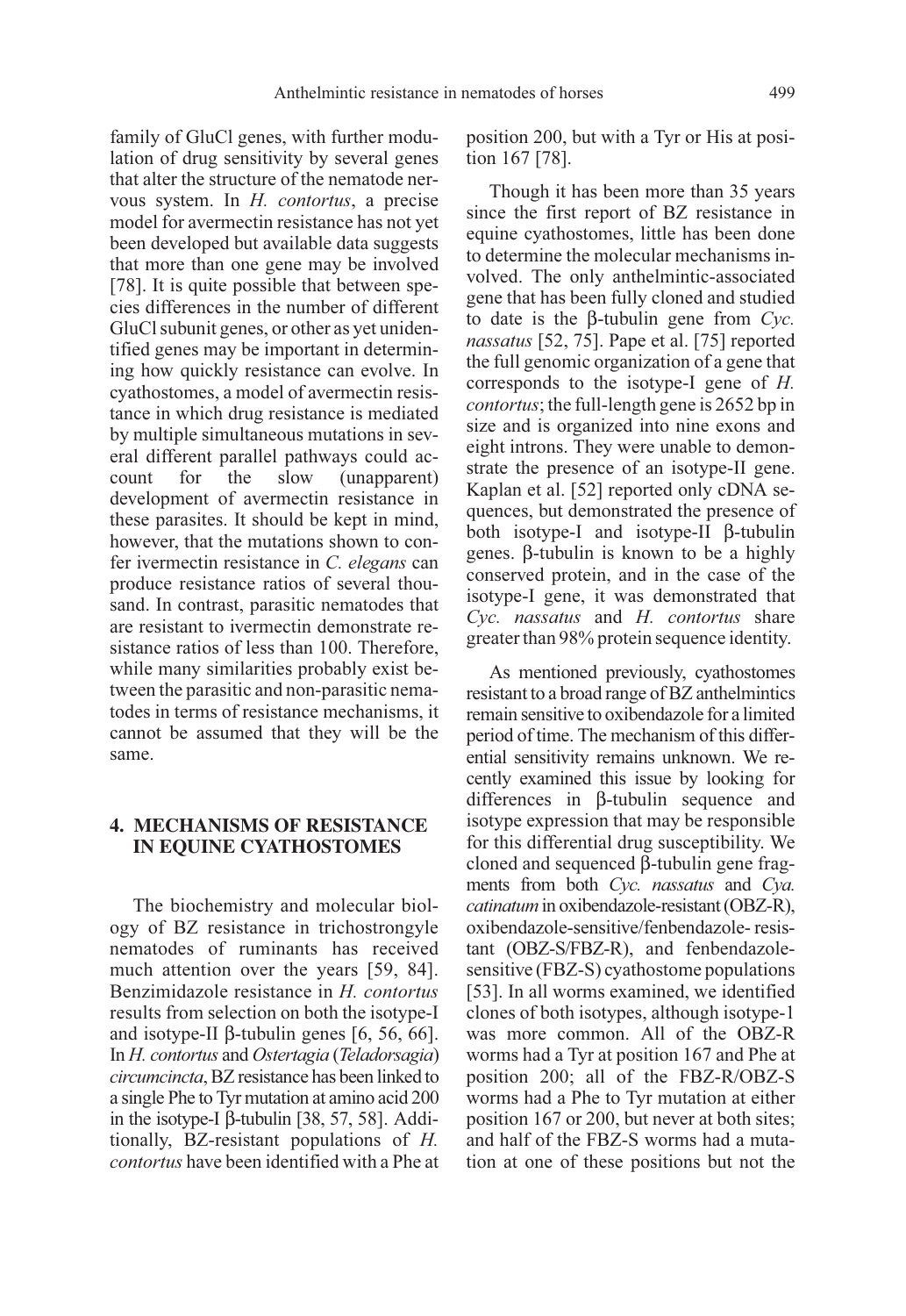other. Based on these data, there does not appear to be any clear associations between differential sensitivity to FBZ or OBZ and β-tubulin sequence or isotype expression. Further work investigating this issue is in progress. An allele-specific PCR assay has recently been developed that can discriminate the TAC/TTC (Phe200Tyr) mutation in cyathostome β-tubulin [85]. This assay is capable of detecting a single larva-equivalent making it useful for assessing allele frequencies in sensitive and resistant populations. However, the Phe167Tyr is also a common mutation and it appears that all BZ-resistant cyathostomes have either the 167 or 200 mutations, but not both. Therefore, to be truly useful, a PCR assay will need to test for both mutations. Other than the β-tubulin data referenced above, there have been no published reports on the molecular basis of anthelmintic resistance in cyathostomes.

## **5. CRITERIA FOR DIAGNOSIS OF ANTHELMINTIC RESISTANCE IN HORSES**

Critical and controlled efficacy tests [30] offer the highest level of accuracy in establishing the presence of resistant worms in horses. These methods also permit the identification of resistant species. However, necropsy of the test animals is required restricting these tests to a research setting and making this approach unusable in an on-farm situation. In vitro assays have potential usefulness, but have not been adequately tested and validated in horses to be routinely used with accuracy [20]. Further complicating interpretation of data from in vitro assays is the presence of multiple cyathostome species, the majority of which have larvae that are morphologically indistinguishable, and a lack of available sensitive and resistant reference strains. Molecular assays are currently unavailable, although this approach must be a future goal since these tests can detect resistance (genotypic) prior to therapeutic failure (phenotypic). Because of the shortcomings of these approaches, the fecal egg count reduction test (FECRT) is considered the gold standard for clinical diagnosis of anthelmintic resistance. Unfortunately, interpretation of data from FECRT in horses often can be difficult, and cutoffs for establishing resistance have not been standardized. Given that there is no practical means to confirm the presence of resistance on privately-owned horse farms, the FECRT despite its own shortcomings (does not quantify resistance, but only leads to a strong suspicion of resistance) remains the standard used in declaring the presence of resistance on the farm.

The World Association for the Advancement of Veterinary Parasitology (WAAVP) has published recommendations for standardizing procedures used for the detection of anthelmintic resistance in nematodes of veterinary importance [15]. However, these recommendations concentrate mostly on methods for detecting resistance in nematodes of sheep and goats. When using the FECRT in sheep and goats, resistance was defined as a reduction in fecal egg counts of less than 95% with a lower confidence limit (LCL) of less than 90%. If only one of these two criteria is met then resistance is suspected. These recommendations have become fairly well accepted as a standard for detecting anthelmintic resistance in sheep and goats.

On the issue of using the FECRT in horses, the WAAVP publication makes only brief mention of circumstances specific to performing and interpreting results of this test. Reduction in fecal egg counts of less than 90% was said to be indicative of BZ resistance [5], but no explanation was provided on the 90% cutoff and no recommendations were made for any other anthelmintics. It was acknowledged that oftentimes only small groups of horses are available for testing, and untreated control groups may not be practical. However, no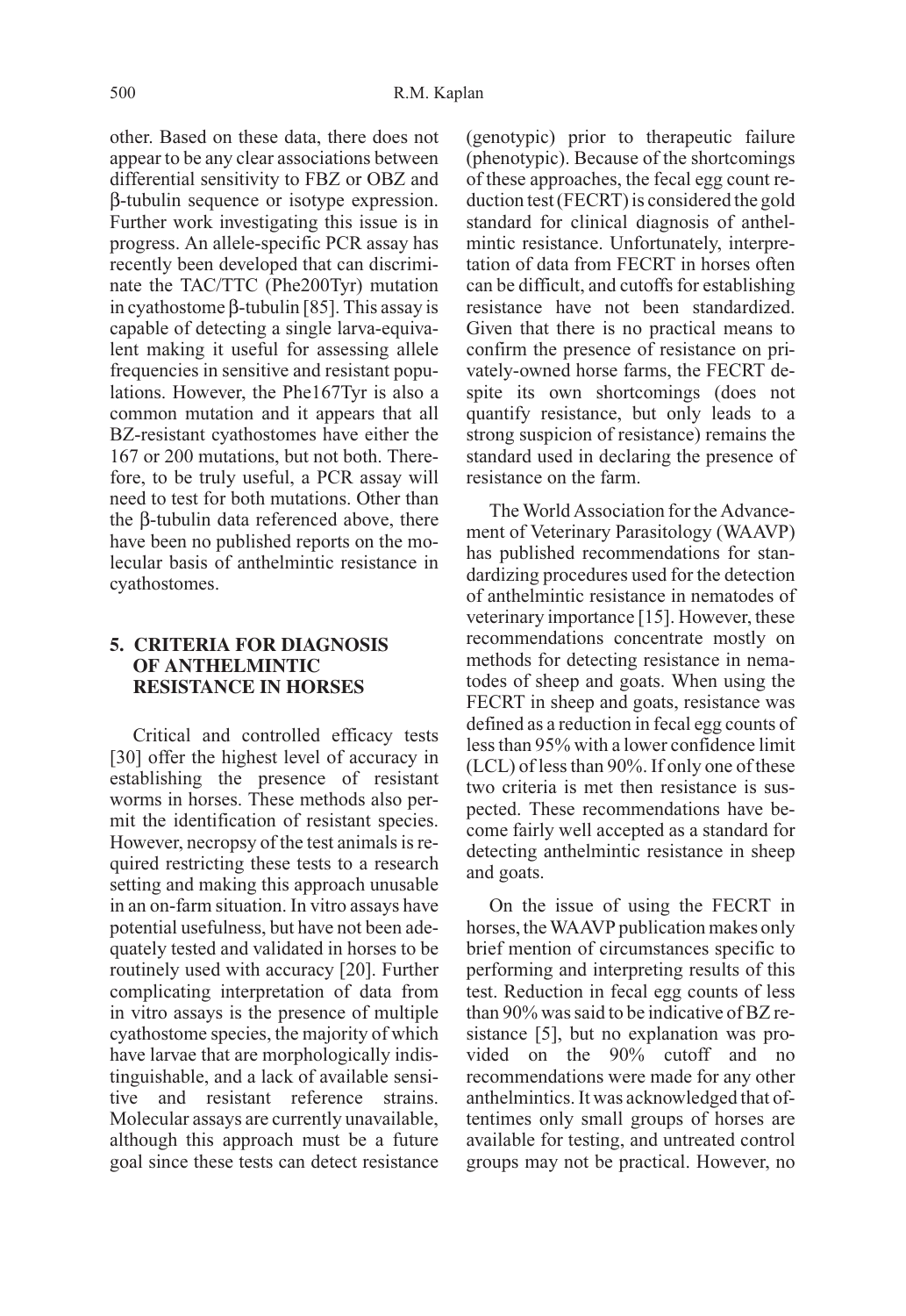recommendations were made as to the number of horses that should be included in each treatment group or how the data should be analyzed. A review of methods used in recent anthelmintic resistance prevalence studies in horses demonstrates that the WAAVP recommendations are not being widely accepted or utilized by current researchers. In some reports the WAAVP standard for sheep and goats was used (< 95% reduction, LCL < 90%) [19, 51], in others the WAAVP standard for BZ resistance in horses was used  $(< 90\%$  reduction) [82, 101], and in other studies treatment was categorized as effective (worms sensitive) if FEC reduction was > 90%, equivocal (suspected resistance) if the FEC reduction was between 80 and 90%, and ineffective (resistant) if the FEC was reduced by < 80% [81, 90, 106]. In these studies, the same standard for declaring resistance was used for all drugs tested. Furthermore, there is no standard on the number of horses that should be tested per drug-treatment group or per farm, what the minimum pre-treatment FEC should be for inclusion in the analysis, what the sensitivity of detection for determining FEC should be, or whether an untreated control group needs to be included. Recently, Dargatz et al. [21] suggested that individual horse FEC data should be transformed by angular transformation prior to calculating group means so that the data approximates a normal distribution. Using this method, he suggested that a level of 95% reduction be set for BZ and AM drugs, but 90% be used for pyrantel (and morantel).

These differences in data interpretation are not merely academic. Disparities in the standards used for declaring resistance will have a direct impact on the prevalence of resistance that is reported. Craven [19] reported a prevalence of resistance to pyrantel on Danish horse farms of 20%. However, if the 90% cutoff was used, prevalence decreased to 6.7%, and if the 80% cutoff was used, pyrantel resistance would not have

been detected. With pyrantel resistance appearing to be on the rise and ivermectin resistance looming in the future, it is essential that equine parasitologists establish international standards for the performance and analysis of FECRT in horses. Because numbers of horses available for testing on most farms is relatively small, variability in the data set is usually large. Although it is desirable to use a stringent threshold for determining the presence of resistance in order to avoid the misdiagnosis of resistant parasites as susceptible, it is also important to be conservative in declaring resistance when variability in data is large.

Considering the differences between drugs in their efficacy against susceptible cyathostomes, a universal standard is probably not advisable. Instead, different cutoffs should be established for each drug. For BZ, the 90% reduction level previously recommended is probably a fair cutoff for declaring resistance. However, this measure is probably not adequate for ivermectin and pyrantel. Treatment with ivermectin consistently gives virtually 100% reduction in FEC at two weeks post-treatment. This high efficacy makes the appearance of any eggs in the feces following ivermectin treatment a cause for concern. Therefore, a definition of resistance for ivermectin of  $\leq 95\%$  reduction with LCL < 90% may be too conservative and a more stringent definition is warranted. On the other hand, pyrantel efficacy against cyathostomes is quite variable. Unlike ivermectin, efficacy of pyrantel against cyathostomes is not very high; even when first introduced, percentage efficacies for pyrantel were only in the low to mid nineties [18, 67]. In a recent study, we reported a prevalence of resistance for pyrantel of 20% using a conservative definition  $($  < 80% reduction in FEC) [90]. Had we chosen a more stringent definition, the results would have been dramatically different. On the 10 farms studied, percent reductions varied from 0 to 100% between farms, and on only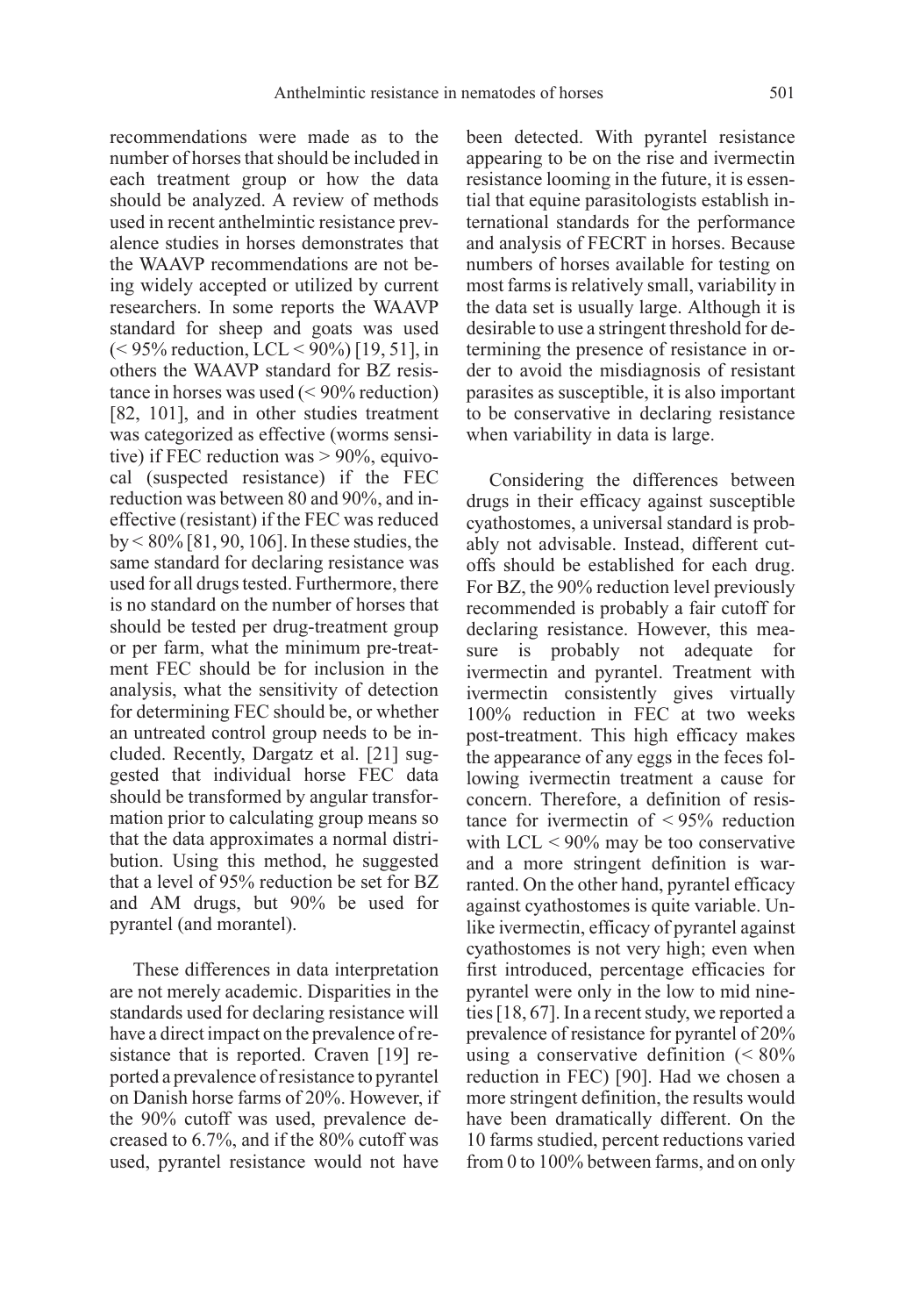three farms was the percent reduction > 95%. We also noticed a large variation in response among horses on the same farms. This was especially apparent when pyrantel efficacy was tested in yearlings. It has been previously reported that anthelmintic efficacy is reduced in yearlings compared to adults [48, 49]. This age-related and overall variability in drug efficacy needs to be considered when assigning definitions for resistance and suggests that a conservative definition for resistance to pyrantel is required.

## **6. MANAGEMENT ISSUES AND FUTURE IMPLICATIONS RELATING TO ANTHELMINTIC RESISTANCE IN HORSES**

The increasingly high prevalence of anthelmintic-resistant cyathostomes must be taken into account when designing worm control programs for horses. It is strongly recommended that prior to using a BZ drug or pyrantel, veterinarians perform a FECRT to rule out the presence of drug-resistant worms on that property. Additionally, strategies to decelerate further selection for drug resistance thereby extending the lifetime of currently effective anthelmintics should be implemented whenever possible. This goal can best be achieved using epidemiological principles of nematode control [47]. Properly timed anthelmintic treatments (will vary depending upon drug used and geographic region) combined with sound pasture management/hygiene and good horse husbandry can be effective both in reducing the number of drug treatments required, and in reducing environmental contamination with cyathostome eggs and larvae. These will decrease the selection for drug resistance while also minimizing levels of infection in horses.

Veterinarians should also be monitoring FEC of horses on a regular basis. Data from

regularly scheduled FEC will help measure the effectiveness of a worm control program and identify those horses that do not need frequent treatments. Such monitoring will reduce the total number of treatments given, thereby increasing the percentage of the cyathostome population in refugia, and will also identify those horses that are highly susceptible to cyathostomes and require extra attention. Importantly, routine performance of FEC gets the veterinarian more involved in the health management of the stable, and increases the likelihood that emerging anthelmintic resistance will be detected in a timely manner. On many of the farms we recently examined for anthelmintic resistance (Kaplan, unpublished results), more than 50% of the horses had no strongyle eggs in the feces although all horses were overdue for deworming based on the farms normal treatment schedule. All of these farms had a history of using ivermectin +/– moxidectin at frequent intervals. The message here is clear: many horses are dewormed too frequently and the AM drugs are heavily relied upon for nematode control. Frequent use of anthelmintics in an attempt to keep FEC near zero is not a sustainable approach and may actually increase the risk of disease from cyathostomes by impairing the development of acquired immunity [46, 72]. Many equine parasitologists agree that horses do not need to be dewormed until the herd mean FEC are 100–300 EPG [97].

The common practice of rotating drugs with each treatment does not appear to slow the development of resistance, [98] and may actually increase the rate at which resistance develops by selecting for resistance to more than one drug simultaneously. When more than one anthelmintic class is effective, an effort should be made to perform annual (slow) rotation [14]. A single anthelmintic should be used for an entire year, and a second drug used the next. Although a slow rotation is generally accepted as the best approach for delaying resistance,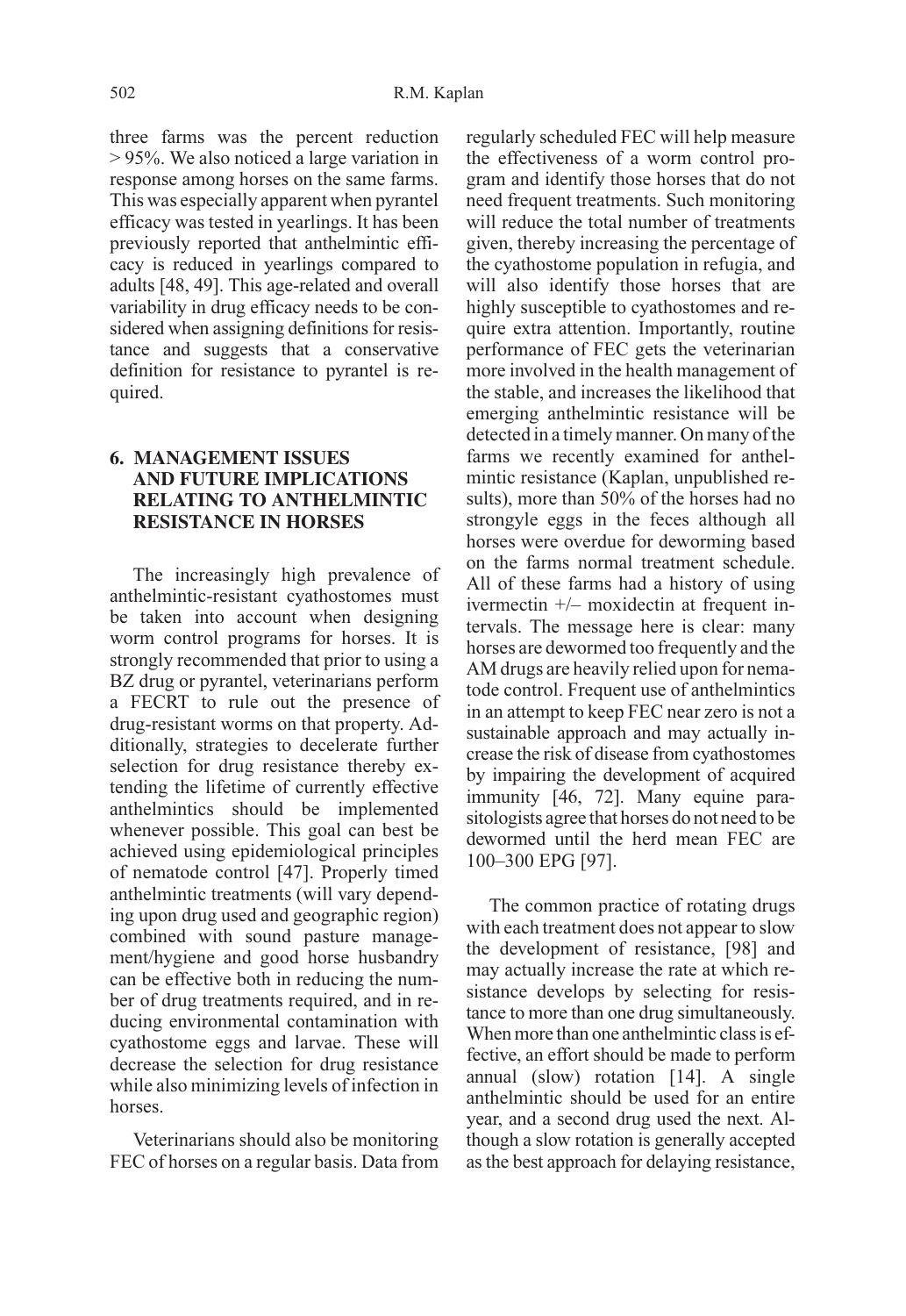recent computer models that examined the effects of various worm control strategies on anthelmintic resistance suggest that the most effective approach for delaying the selection for resistance is to treat simultaneously with two chemically distinct anthelmintics. Although expensive and not routinely practiced, this approach deserves further attention in light of the current situation where only two chemical classes remain effective on most farms.

It is also advisable to always use the correct dose, and to institute quarantine treatment measures for new or visiting horses. The common practice of "treatment upon arrival" may actually accelerate the spread of resistance if the treated horse is infected with worms resistant to that drug. In such instances, horses will shed pure-resistant eggs for several weeks following treatment. Furthermore, most available drug treatments do not kill the mucosal larval stages, which usually are much more numerous than the lumenal adults. Therefore, even if a new arrival is treated with an effective drug that kills all adult worms infecting that horse, over the next few weeks as the mucosal larval worms mature into adults, a new round of egg shedding will occur. Because these eggs will be derived from the population of worms brought by the horse to its new location, any drug-resistant worms infecting that horse will rapidly contaminate the new environment with drug-resistant infective larvae. For these reasons, long-term additions should be treated upon arrival with a larvicidal drug (moxidectin, fenbendazole double dose  $\times$  5 days) to remove as much of the total worm burden as possible. The efficacy of the larvicidal fenbendazole regimen against benzimidazole-resistant cyathostomes has not been established, but long-term benzimidazole treatment has been documented to overcome resistance in gastrointestinal nematodes of sheep [2, 45]. However, it is the experience of the author that most horses treated with larvicidal

doses of fenbendazole continue to shed cyathostome eggs following treatment. For this reason, if fenbendazole is used for larvicidal therapy, a single dose of ivermectin or moxidectin should also be administered at the end of the 5-day regimen to remove remaining lumenal worms. Short-term additions (less than six weeks) can be treated with a single dose of ivermectin since the egg reappearance period following ivermectin treatment is six to eight weeks and ivermectin continues to demonstrate virtually 100% efficacy against lumenal cyathostomes.

#### **7. CONCLUDING REMARKS**

The importance of cyathostomes continues to increase, because (1) extensive reliance on drug treatment has led to the development of resistance to all classes of available anthelmintics except the avermectin/ milbemycins and (2) the market for anthelmintics in host species that are plagued by resistance (horses, sheep, goats) is perceived by the pharmaceutical industry as being too small to sustain a discovery program [42]. It is extremely unlikely, therefore, that new anthelmintics with novel modes of action will be developed and marketed in the foreseeable future [44]. Because reversion to susceptibility does not appear to occur, the aim of resistance control must be to delay the accumulation of resistance genes [86]. While this can be achieved (at unknown levels) by following published recommendations, currently there are no means to measure this accumulation of resistance genes. Since virtually nothing is known about cyathostome genes involved in anthelmintic resistance, gaining basic knowledge in this area is a critical need. Without such knowledge, genotypic diagnosis of anthelmintic resistance will not become possible, leaving phenotypic detection of resistance (treatment failure) as the only alternative. Considering the nature of the equine industry in which horses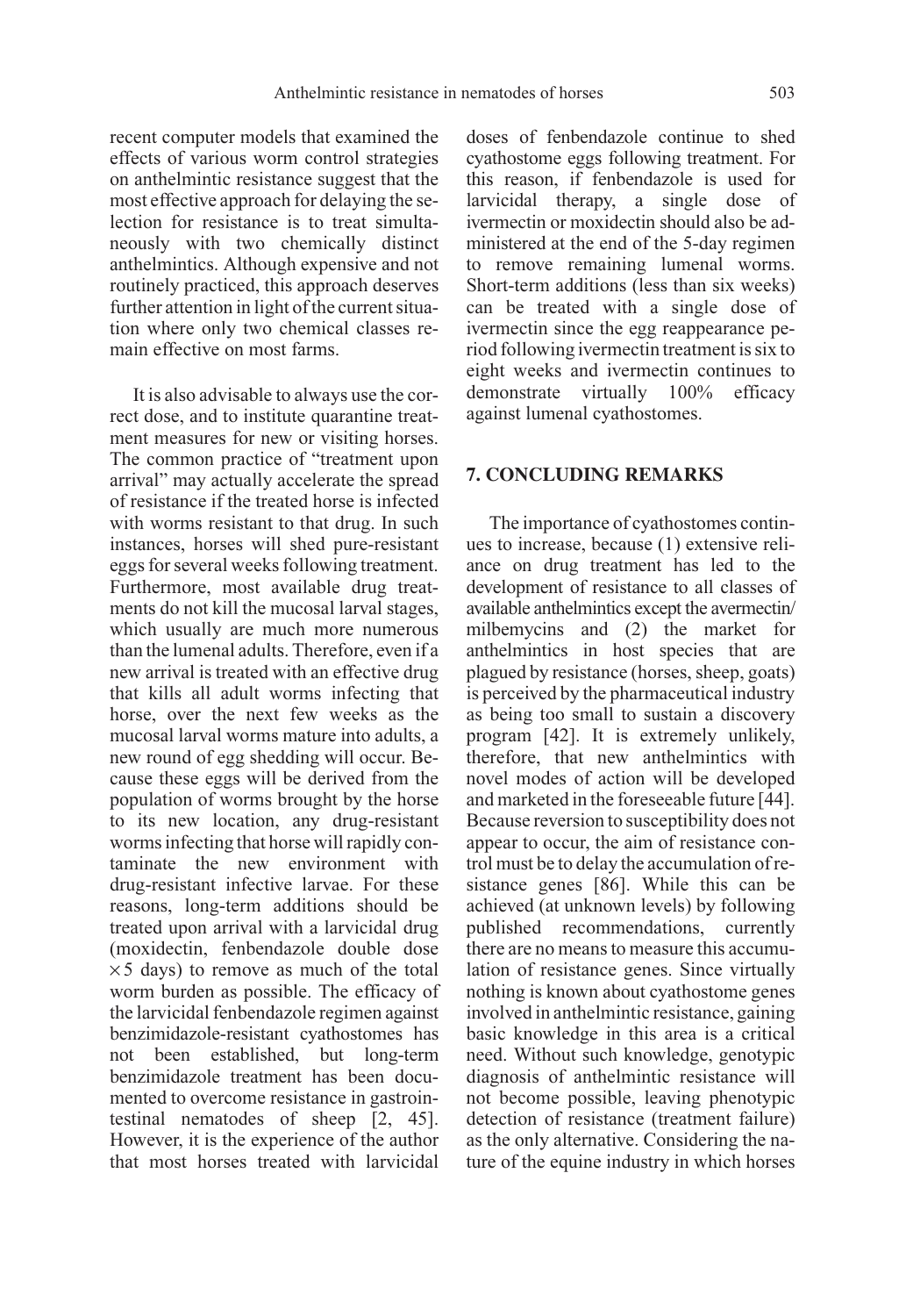often graze shared pastures with horses from diverse locations, transmission and widespread dispersal of resistant parasites is virtually assured. A proactive approach to this problem centered on understanding the molecular basis of anthelmintic resistance in cyathostomes is required if we are to expect chemical control of nematodes in horses to remain a viable element of parasite control in the future.

#### **REFERENCES**

- [1] Anziani O.S., Zimmermann G., Guglielmone A.A., Vazquez R., Suarez V., Avermectin resistance in Cooperia pectinata in cattle in Argentina, Vet. Rec. 149 (2001) 58-59.
- [2] Barger I.A., Steel J.W., Rodden B.R., Effects of a Controlled-Release Albendazole Capsule on Parasitism and Production from Grazing Merino Ewes and Lambs, Aust. Vet. J. 70 (1993) 41-48.
- [3] Barnes E.H., Dobson R.J., Population-dynamics of Trichostrongylus colubriformis in sheep – computer-model to simulate grazing systems and the evolution of anthelmintic resistance, Int. J. Parasitol. 20 (1990) 823-831.
- [4] Barnes E.H., Dobson R.J., Barger I.A., Worm control and anthelmintic resistance – adventures with a model, Parasitol. Today 11 (1995) 56-63.
- [5] Bauer C., Merkt J., Janke-Grimm G., Burger H., Prevalence and control of benzimidazole-resistant small strongyles on German thoroughbred studs, Vet. Parasitol. 21 (1986) 189-203.
- [6] Beech R.N., Prichard R.K., Scott M.E., Genetic variability of the beta-tubulin genes in benzimidazole-susceptible and -resistant strains of Haemonchus contortus, Genetics 138 (1994) 103-110.
- [7] Blouin M.S., Yowell C.A., Courtney C.H., Dame J.B., Host movement and the genetic structure of populations of parasitic nematodes, Genetics 141 (1995) 1007-1014.
- [8] Bucknell D.G., Gasser R.B., Beveridge I., The prevalence and epidemiology of gastrointestinal parasites of horses in Victoria, Australia, Int. J. Parasitol. 25 (1995) 711-724.
- [9] Burger H.J., Bauer C., Efficacy of four anthelmintics against benzimidazole-resistant cyathostomes of horses, Vet. Rec. 120 (1987) 293-296.
- [10] Campbell W.C. (Ed.), Ivermectin and Abamectin, Springer, New York, 1989.
- [11] Chapman M., French D., Klei T., Intestinal helminths of ponies; a comparison of species prevalent in Louisiana pre- and post-ivermectin,

in: Proceedings 44th Annual Mtg. Am. Assoc. Veterinary Parasitologists, New Orleans, Louisiana, July 10-13, 1999, pp. 74.

- [12] Chapman M.R., French D.D., Monahan C.M., Klei T.R., Identification and characterization of a pyrantel pamoate resistant cyathostome population, Vet. Parasitol. 66 (1996) 205-212.
- [13] Chilton N.B., Hoste H., Hung G.C., Beveridge I., Gasser R.B., The 5.8S rDNA sequences of 18<br>species of bursate nematodes (order bursate nematodes Strongylida): Comparison with rhabditid and tylenchid nematodes, Int. J. Parasitol. 27 (1997) 119-124.
- [14] Coles G.C., Roush R.T., Slowing the spread of anthelmintic resistant nematodes of sheep and goats in the United Kingdom, Vet. Rec. 130 (1992) 505-510.
- [15] Coles G., Bauer C., Borgsteede F., Geerts S., Klei T., Taylor M., Waller P., World Association for the Advancement of Veterinary Parasitology (W.A.A.V.P.) methods for the detection of anthelmintic resistance in nematodes of veterinary importance, Vet. Parasitol. 44 (1992) 35-44.
- [16] Coles G.C., Stafford K.A., MacKay P.H., Ivermectin-resistant Cooperia species from calves on a farm in Somerset [letter], Vet. Rec. 142 (1998) 255-256.
- [17] Coles G.C., Brown S.N., Trembath C.M., Pyrantel-resistant large strongyles in racehorses, Vet. Rec. 145 (1999) 408-408.
- [18] Cornwell R.L., Jones R.M., Critical tests in horse with anthelmintic pyrantel tartrate, Vet. Rec. 82 (1968) 483-484.
- [19] Craven J., Bjorn H., Henriksen S.A., Nansen P., Larsen M., Lendal S., Survey of anthelmintic resistance on Danish horse farms, using 5 different methods of calculating faecal egg count reduction, Equine Vet. J. 30 (1998) 289-293.
- [20] Craven J., Bjorn H., Barnes E.H., Henriksen S.A., Nansen P., A comparison of in vitro tests and a faecal egg count reduction test in detecting anthelmintic resistance in horse strongyles, Vet. Parasitol. 85 (1999) 49-59.
- [21] Dargatz D.A., Traub-Dargatz J.L., Sangster N.C., Antimicrobic and anthelmintic resistance, Vet. Clin. N. Am.-Equine Pract. 16 (2000) 515-536.
- [22] Dent J.A., Smith M.M., Vassilatis D.K., Avery L., The genetics of ivermectin resistance in Caenorhabditis elegans, Proc. Natl. Acad. Sci. USA 97 (2000) 2674-2679.
- [23] Dipietro J.A., Daily anthelmintic therapy in horses, Compend. Contin. Educ. Pract. Vet. 14 (1992) 651-654.
- [24] Dobson R.J., LeJambre L., Gill J.H., Management of anthelmintic resistance: inheritance of resistance and selection with persistent drugs [published erratum appears in Int. J. Parasitol. 27 (1997) 141], Int. J. Parasit. 26 (1996) 993-1000.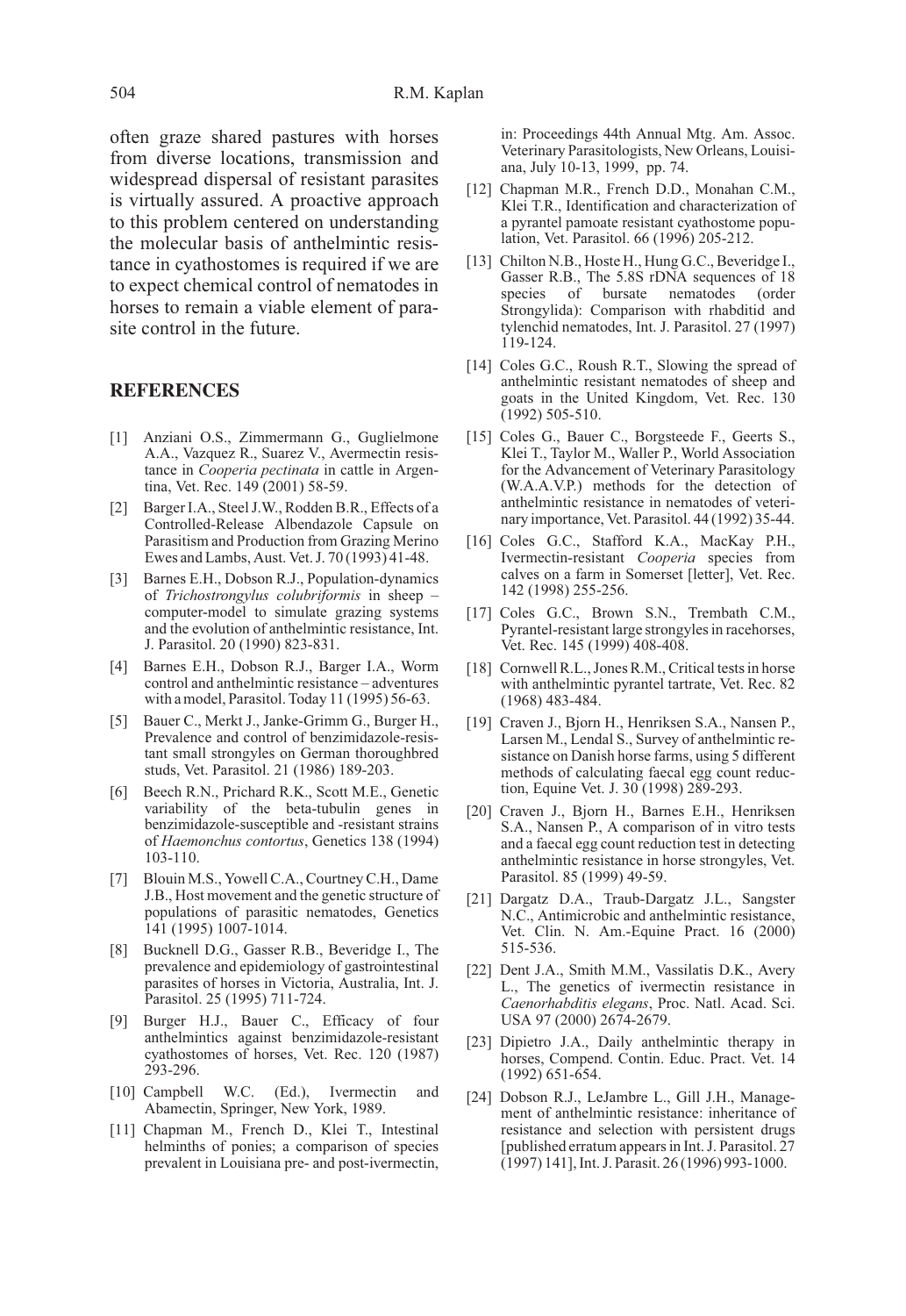- [25] Dorny P., Meijer I., Smets K., Vercruysse J., A survey of anthelmintic resistance on Belgian horse farms, Vlaams Diergeneeskd. Tijdschr. 69 (2000) 334-337.
- [26] Dorris M., De Ley P., Blaxter M.L., Molecular analysis of nematode diversity and the evolution of parasitism, Parasitol. Today 15 (1999) 188-193.
- [27] Drudge J.H., Elam G., Preliminary observations on the resistance of horse strongyles to phenothiazine, J. Parasitol. 47 (1961) 38-39.
- [28] Drudge J.H., Lyons E.T., Newer developments in helminth control and Strongylus vulgaris research, in: 11th Annual Mtg of the Am. Assoc. Equine Practitioners, Miami Beach, Florida, 1965, pp. 381-389.
- [29] Drudge J.H., Lyons E.T., Control of Internal Parasites of the Horse, J. Am. Vet. Med. Assoc. 148 (1966) 378-383.
- [30] Drudge J.H., Lyons E.T., Methods in the evaluation of antiparasitic drugs in the horse, Am. J. Vet. Res. 38 (1977) 1581-1586.
- [31] Drudge J.H., Lyons E.T., Large strongyles. Recent advances, Vet. Clin. North Am. Equine Pract. 2 (1986) 263-280.
- [32] Drudge J.H., Lyons E.T., Tolliver S.C., Critical and clinical test evaluations of mebendazole against internal parasites of the horse, Am. J. Vet. Res. 35 (1974) 1409-1412.
- [33] Drudge J.H., Lyons E.T., Tolliver S.C., Benzimidazole resistance of equine strongyles – critical tests of 6 compounds against Population-B, Am. J. Vet. Res. 40 (1979) 590-594.
- [34] Drudge J.H., Lyons E.T., Swerczek T.W., Tolliver S.C., Cambendazole for strongyle control in a pony band: selection of a drug-resistant population of small strongyles and teratologic implications, Am. J. Vet. Res. 44 (1983) 110-114.
- [35] Drudge J.H., Lyons E.T., Tolliver S.C., Swerczek T.W., Use of oxibendazole for control of cambendazole-resistant small strongyles in a band of ponies: a six-year study, Am. J. Vet. Res. 46 (1985) 2507-2511.
- [36] Drudge J.H., Lyons E.T., Tolliver S.C., Fallon E.H., Phenothiazine in the origin of benzimidazole resistance in population-B equine strongyles, Vet. Parasitol. 35 (1990) 117-130.
- [37] Durette-Desset M.C., Beveridge I., Spratt D.M., The origins and evolutionary expansion of the Strongylida (Nematoda), Int. J. Parasitol. 24 (1994) 1139-1165.
- [38] Elard L., Comes A.M., Humbert J.F., Sequences of beta-tubulin cDNA from benzimidazole-susceptible and –resistant strains of Teladorsagia circumcincta, a nematode parasite of small ruminants, Mol. Biochem. Parasitol. 79 (1996) 249-253.
- [39] Fiel C.A., Saumell C.A., Steffan P.E., Rodriguez E.M., Resistance of Cooperia to ivermectin treatments in grazing cattle of the Humid Pampa, Argentina, Vet. Parasitol. 97 (2001) 211-217.
- [40] Fisher M.A., Jacobs D.E., Grimshaw W.T., Gibbons L.M., Prevalence of benzimidazole-resistance in equine cyathostome populations in south east England, Vet. Rec. 130 (1992) 315-318.
- [41] French D.D., Klei T.R., Benzimidazole resistant strongyle infections: A review of significance, occurrence, diagnosis and control. Proceeds, in: 29th Annual Mtg of the Am. Assoc. Equine Practitioners, Las Vegas, Nevada, Dec. 4–8, 1983, pp. 313-317.
- [42] Geary T.G., Sangster N.C., Thompson D.P., Frontiers in anthelmintic pharmacology, Vet. Parasitol. 84 (1999) 275-295.
- [43] Gibson T.E., Some experiences with small daily doses of phenothiazine as a means of control of strongylid worms in the horse, Vet. Rec. 72 (1960) 37-41.
- [44] Hennessy D.R., Physiology, pharmacology and parasitology, Int. J. Parasitol. 27 (1997) 145-152.
- [45] Hennessy D.R., Modifying the formulation or delivery mechanism to increase the activity of anthelmintic compounds, Vet. Parasitol. 72 (1997) 367-382.
- [46] Herd R.P., Equine parasite control problems associated with intensive anthelmintic therapy, Equine Vet. Educ. 2 (1990) 41-47.
- [47] Herd R.P., Coles G.C., Slowing the spread of anthelmintic resistant nematodes of horses in the United Kingdom, Vet. Rec. 136 (1995) 481-485.
- [48] Herd R.P., Gabel A.A., Reduced efficacy of anthelmintics in young compared with adult horses, Equine Vet. J. 22 (1990) 164-169.
- [49] Herd R.P., Majewski G.A., Comparison of daily and monthly pyrantel treatment in yearling thoroughbreds and the protective effect of strategic medication of mares on their foals, Vet. Parasitol. 55 (1994) 93-104.
- [50] Herd R.P., Miller T.B., Gabel A.A., A field evaluation of pro-benzimidazole, benzimidazole, and non-benzimidazole anthelmintics in horses, J. Am. Vet. Med. Assoc. 179 (1981) 686-691.
- [51] Ihler C.F., A field survey on anthelmintic resistance in equine small strongyles in Norway, Acta Vet. Scand. 36 (1995) 135-143.
- [52] Kaplan R.M., Goodman D., Tolliver S.C., Lyons E.T., Characterization of two B-tubulin genes from Cylicocyclus nassatus (Cyathostominae) that correspond to the Haemonchus contortus isotype-1 and isotype-2  $B$ -tubulin genes, in: Proceedings 44th Annual Mtg Am. Assoc. Veterinary Parasitologists, New Orleans, LA, July 10-13, 1999, p. 81.
- [53] Kaplan R.M., Tolliver S.C., Lyons E.T., Chapman M.R., Klei T.R., Characterization of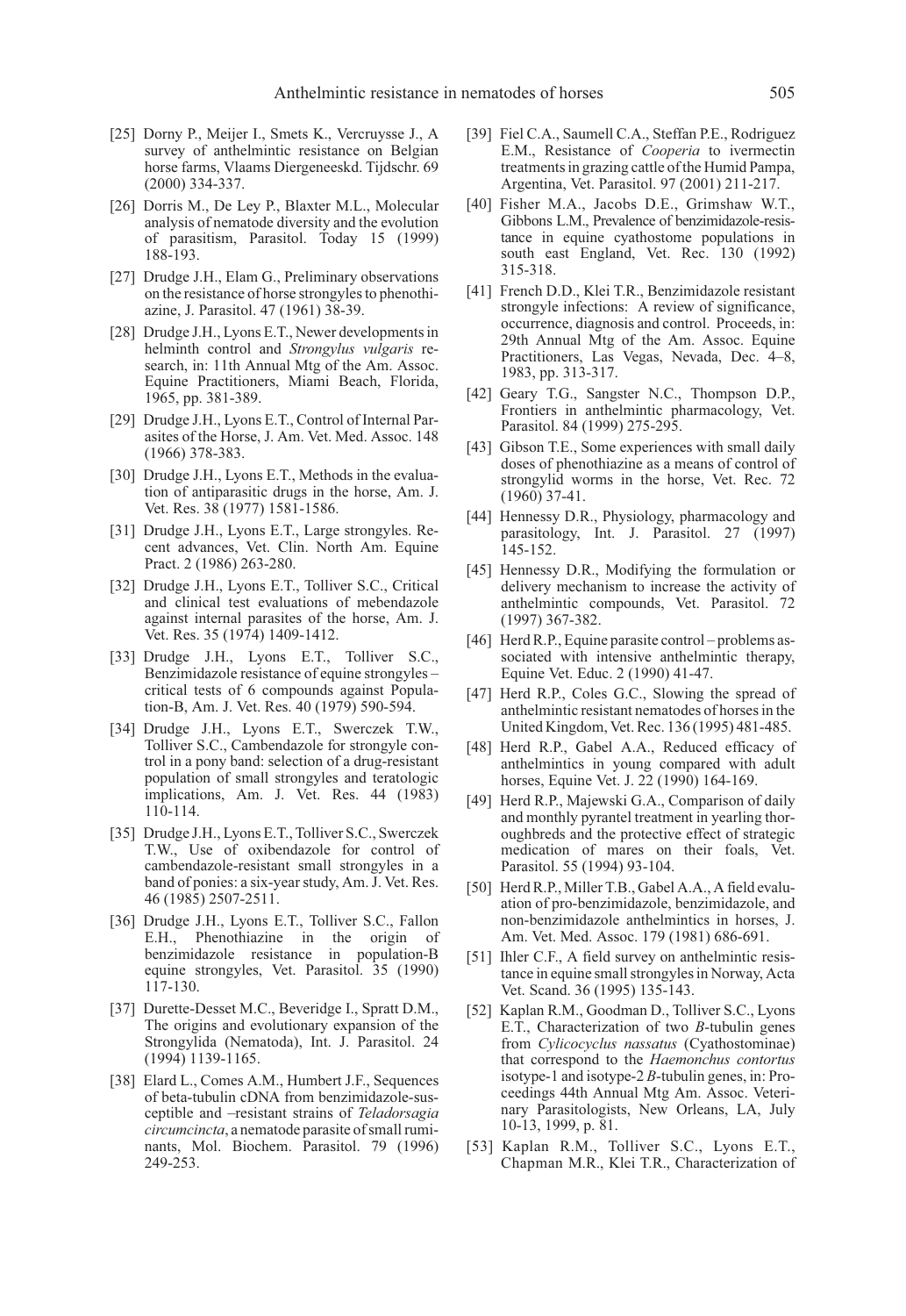B-tubulin genes from cyathostome populations with differing sensitivities to benzimidazole anthelmintics, in: Proceedings of 45th Annual Mtg Am. Assoc. Veterinary Parasitologists, Salt Lake City, Utah, July 22-25, 2000, p. 82.

- [54] Klei T.R., Chapman M.R., Immunity in equine cyathostome infections, Vet. Parasitol. 85 (1999) 123-126.
- [55] Klei T.R., Rehbein S., Visser M., Langholff W.K., Chapman M.R., French D.D., Hanson P., Re-evaluation of ivermectin efficacy against equine gastrointestinal parasites, Vet. Parasitol. 98 (2001) 315-320.
- [56] Kwa M.S., Kooyman F.N., Boersema J.H., Roos M.H., Effect of selection for benzimidazole resistance in Haemonchus contortus on betatubulin isotype 1 and isotype 2 genes, Biochem. Biophys. Res. Commun. 191 (1993) 413-419.
- [57] Kwa M.S., Veenstra J.G., Roos M.H., Benzimidazole resistance in Haemonchus contortus is correlated with a conserved mutation at amino acid 200 in beta-tubulin isotype 1, Mol. Biochem. Parasitol. 63 (1994) 299-303.
- [58] Kwa M.S., Veenstra J.G., Van Dijk M., Roos M.H., Beta-tubulin genes from the parasitic nematode Haemonchus contortus modulate drug resistance in Caenorhabditis elegans, J. Mol. Biol. 246 (1995) 500-510.
- [59] Lacey E., Gill J.H., Biochemistry of benzimidazole resistance, Acta Trop. 56 (1994) 245-262.
- [60] Le Jambre L.F., Gill J.H., Lenane I.J., Lacey E., Characterisation of an avermectin resistant strain of Australian Haemonchus contortus, Int. J. Parasitol. 25 (1995) 691-698.
- [61] Lendal S., Larsen M.M., Bjorn H., Craven J., Chriel M., Olsen S.N., A questionnaire survey on nematode control practices on horse farms in Denmark and the existence of risk factors for the development of anthelmintic resistance, Vet. Parasitol. 78 (1998) 49-63.
- [62] Lichtenfels J.R., Kharchenko V.A., Krecek R.C., Gibbons L.M., An annotated checklist by genus and species of 93 species level names for 51 recognized species of small strongyles (Nematoda: Strongyloidea: Cyathostominea) of horses, asses and zebras of the world, Vet. Parasitol. 79 (1998) 65-79.
- [63] Lloyd S., Soulsby L., Is anthelmintic resistance inevitable: back to basics?, Equine Vet. J. 30 (1998) 280-283.
- [64] Lloyd S., Smith J., Connan R.M., Hatcher M.A., Hedges T.R., Humphrey D.J., Jones A.C., Parasite control methods used by horse owners: factors predisposing to the development of anthelmintic resistance in nematodes, Vet. Rec. 146 (2000) 487-492.
- [65] Love S., Murphy D., Mellor D., Pathogenicity of cyathostome infection, Vet. Parasitol. 85 (1999) 113-122.
- [66] Lubega G.W., Klein R.D., Geary T.G., Prichard R.K., Haemonchus contortus: the role of two beta-tubulin gene subfamilies in the resistance to<br>benzimidazole anthelmintics, Biochem. benzimidazole Pharmacol. 47 (1994) 1705-1715.
- [67] Lyons E.T., Drudge J.H., Tolliver S.C., Critical tests of 3 salts of pyrantel against internal parasites of horse, Am. J. Vet. Res. 35 (1974) 1515-1522.
- [68] Lyons E., Tolliver S., Drudge J., Stamper S., Swerczek T., Granstrom D., A study (1977- 1992) of population dynamics of endoparasites featuring benzimidazole-resistant small strongyles (population S) in Shetland ponies, Vet. Parasitol. 66 (1996) 75-86.
- [69] Lyons E., Tolliver S., Drudge J., Historical perspective of cyathostomes: prevalence, treatment and control programs, Vet. Parasitol. 85 (1999) 97-112.
- [70] Lyons E.T., Drudge J.H., Tolliver S.C., Larval cyathostomiasis, Vet. Clin. N. Am.-Equine Pract. 16 (2000) 501-513.
- [71] Lyons E.T., Tolliver S.C., Drudge J.H., Collins S.S., Swerczek T.W., Continuance of studies on Population S benzimidazole-resistant small strongyles in a Shetland pony herd in Kentucky: effect of pyrantel pamoate (1992-1999), Vet. Parasitol. 94 (2001) 247-256.
- [72] Monahan C.M., Chapman M.R., Taylor H.W., French D.D., Klei T.R., Foals raised on pasture with or without daily pyrantel tartrate feed additive: comparison of parasite burdens and host responses following experimental challenge with large and small strongyle larvae, Vet. Parasitol. 73 (1997) 277-289.
- [73] NAHMS, Equine '98, Part I: Baseline reference of 1998 equine health and management, National Animal Health Monitoring System, USDA: APHIS: VS, 1998, Fort Collins.
- [74] Ogbourne C.P., The prevalence, relative abundance and site distribution of nematodes of the subfamily Cyathostominae in horses killed in Britain, J. Helminthol. 50 (1976) 203-214.
- [75] Pape M., von Samson-Himmelstjerna G., Schnieder T., Characterisation of the beta-tubulin gene of Cylicocyclus nassatus, Int. J. Parasitol. 29 (1999) 1941-1947.
- [76] Pook J., Anthelminitc resistance in cyathostomes of horses. Masters Thesis in Veterinary Clinical Studies, University of Sydney, Sydney, 2001, p. 151.
- [77] Poynter D., Hughes D.L., Phenothiazine and piperazine, an efficient anthelmintic mixture for horses, Vet. Rec. 70 (1958) 1183-1188.
- [78] Prichard R.K., Genetic variability following selection of Haemonchus contortus with anthelmintics, Trends Parasitol. 17 (2001) 445-453.
- [79] Reinemeyer C.R., Rohrbach B.W., A survey of equine parasite control practices in Tennessee, J. Am. Vet. Med. Assoc. 196 (1990) 712-716.